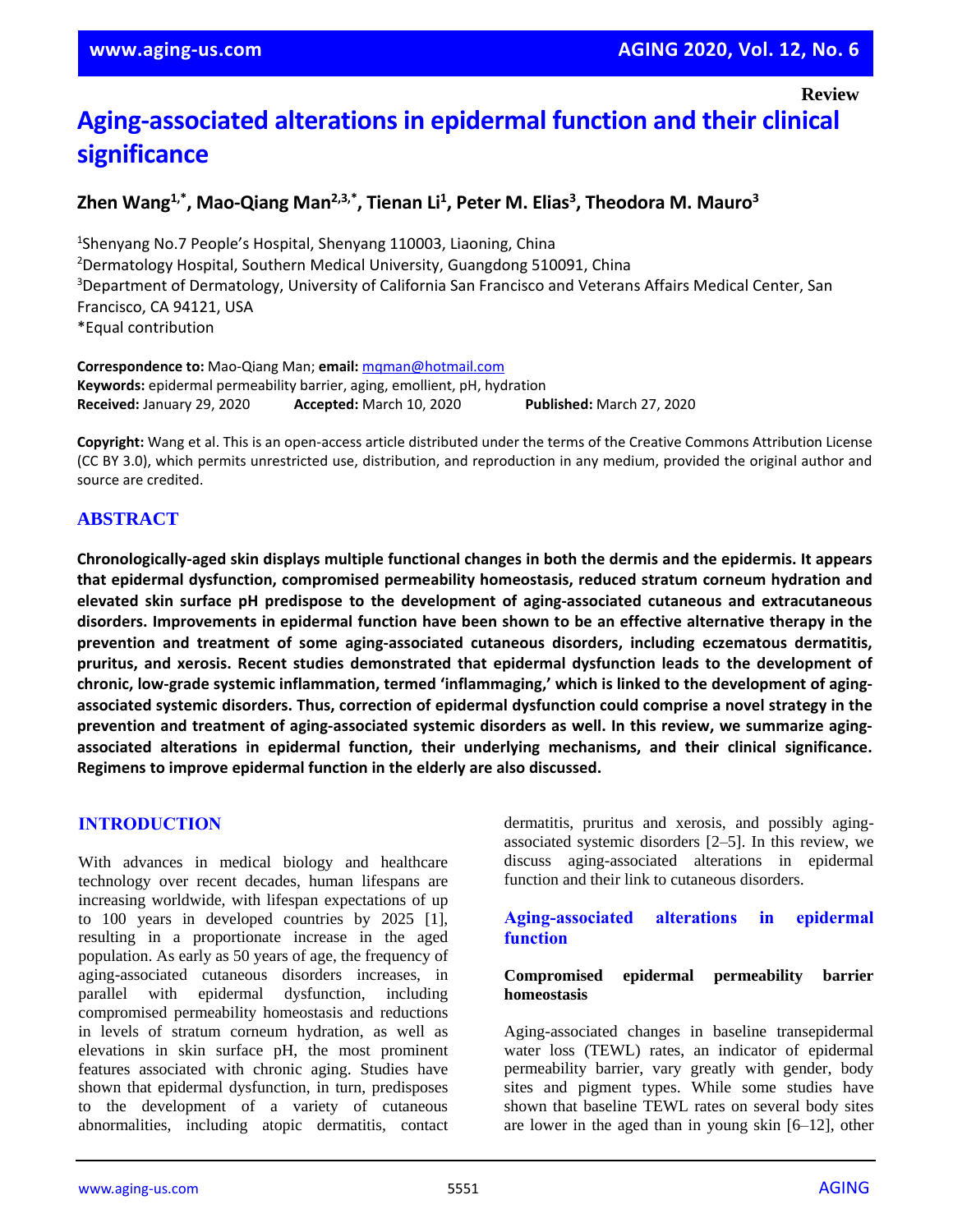study demonstrated that TEWL rates on the décolleté region correlated positively with age, but TEWL rates on the neck, forearm and hand were comparable between young and aged women [13]. Moreover, TEWL rates are higher in aged females than in aged males [10]. Yet, in both aged humans and mice, following acute disruption of permeability barrier function, permeability barrier recovery is significantly delayed in comparison to younger age groups [7, 14]. In addition, stratum corneum integrity also decreases in both aged humans and mice [7]. Taken together, aged epidermis displays defects in permeability barrier homeostasis.

Several alterations in the aged skin contribute to a defective permeability barrier function. The epidermal permeability barrier resides in the stratum corneum, the outermost layer of the epidermis. According to the 'brick and mortar' model, this permeability barrier is largely determined by quality and quantity of differentiation-related proteins and extracellular lipids in the stratum corneum. Previous studies demonstrated that levels of epidermal growth factor reduced in parallel with a decline in keratinocyte proliferation in the aged epidermis, while keratinocyte apoptosis increased, leading to reductions in the thickness of both the epidermis and the stratum corneum [15–17]. Because high calcium concentration inhibits human keratinocyte proliferation [18], thinning epidermis could also be attributed to an increased calcium gradient in the basal and spinous layers [19], where the keratinocyte proliferation is most active in the epidermis. Moreover, levels of structural proteins for the epidermal permeability barrier, including filaggrin, loricrin and other late cornified envelope proteins, markedly decline in aged skin in comparison to young skin [20–22], perhaps due to reductions in calcium content in the stratum granulosum, leading to defective 'bricks' [21]. Deficiencies in these proteins can result in a defective permeability barrier [3].

In addition to such defective 'bricks,' reductions in production of the lipid-enriched 'mortar,' i.e., the epidermal lipids, are also evident in the aged epidermis. Because formation of a competent epidermal permeability barrier requires an approximately equal molar ratio of cholesterol, free fatty acids and ceramides [23, 24], which are synthesized by epidermal keratinocytes [25, 26], deficiencies in any of these lipids can result in a defective epidermal permeability barrier [25]. Prior studies have shown that the aged stratum corneum displays a >30% reduction in total lipid content in comparison to young stratum corneum [7], due to reduced epidermal lipid synthesis, particularly in cholesterol synthesis, both under basal conditions and after barrier disruption [14]. Notably, aging-associated reduction in ceramide 2 was only observed in females, not in males, although ceramide levels did not differ significantly between aged males and females [27]. In support of evidence that reduced lipid levels contribute to aging-associated dysfunction in epidermal permeability barrier, topical applications of stratum corneum physiologic lipid mixtures can improve epidermal permeability barrier function in aged humans and mice [28]. Thus, these reductions in lipid production and differentiation marker-related protein levels could be causing the compromised epidermal permeability barrier homeostasis in aged skin. The epidermal permeability barrier is also largely made up of extracellular multilamellar bilayers, whose formation requires enzymatic processing of lipid precursors within the extracellular spaces of the stratum corneum [29–31]. The optimal pH for these enzyme activities is  $\approx$ 5.0 [30, 31]. Yet, aged skin manifests an elevation in skin surface pH in comparison to young skin [32–34]. While topical applications of buffers at neutral pH delay barrier recovery [35], acidification of stratum corneum accelerates barrier recovery in both young and aged murine skin [34, 36, 37]. Hence, the elevated stratum corneum pH of aged skin likely contributes to the delay in permeability barrier recovery.

Chronological aging is accompanied by an increase in glucocorticoid secretion and cortisol content in the skin [15, 38], which can cause epidermal dysfunction. Previous studies have shown that either systemic or topical applications of glucocorticoids compromise epidermal function, including permeability barrier homeostasis and epidermal proliferation [39, 40]. Moreover, glucocorticoid action requires the peripheral conversion of cortisone to cortisol by 11β hydroxysteroid dehydrogenase 1 [41]. In comparison to young skin, aged skin exhibits higher levels and activity of 11β hydroxysteroid dehydrogenase 1 [42], and this epidermal 11β hydroxysteroid dehydrogenase 1 activity correlates negatively with epidermal per-meability barrier function [43]. Conversely, inhibition of 11β hydroxysteroid dehydrogenase 1 not only corrects glucocorticoid-induced epidermal functional abnormalities, but also improves aging-associated structural and functional alterations [44, 45]. Thus, the agingassociated increase in epidermal 11β hydroxysteroid dehydrogenase 1 and cortisol content can contribute to defective permeability barrier function in aged skin.

Additionally, other aging-associated changes in the skin can also contribute to altered epidermal function. For example, the aged epidermis displays over 60% reduction in IL-1 receptor antagonist protein in comparison to young epidermis, and a deficiency in IL-1α receptor type 1 delays barrier recovery [46]. Conversely, either upregulation or administration of IL-1α enhances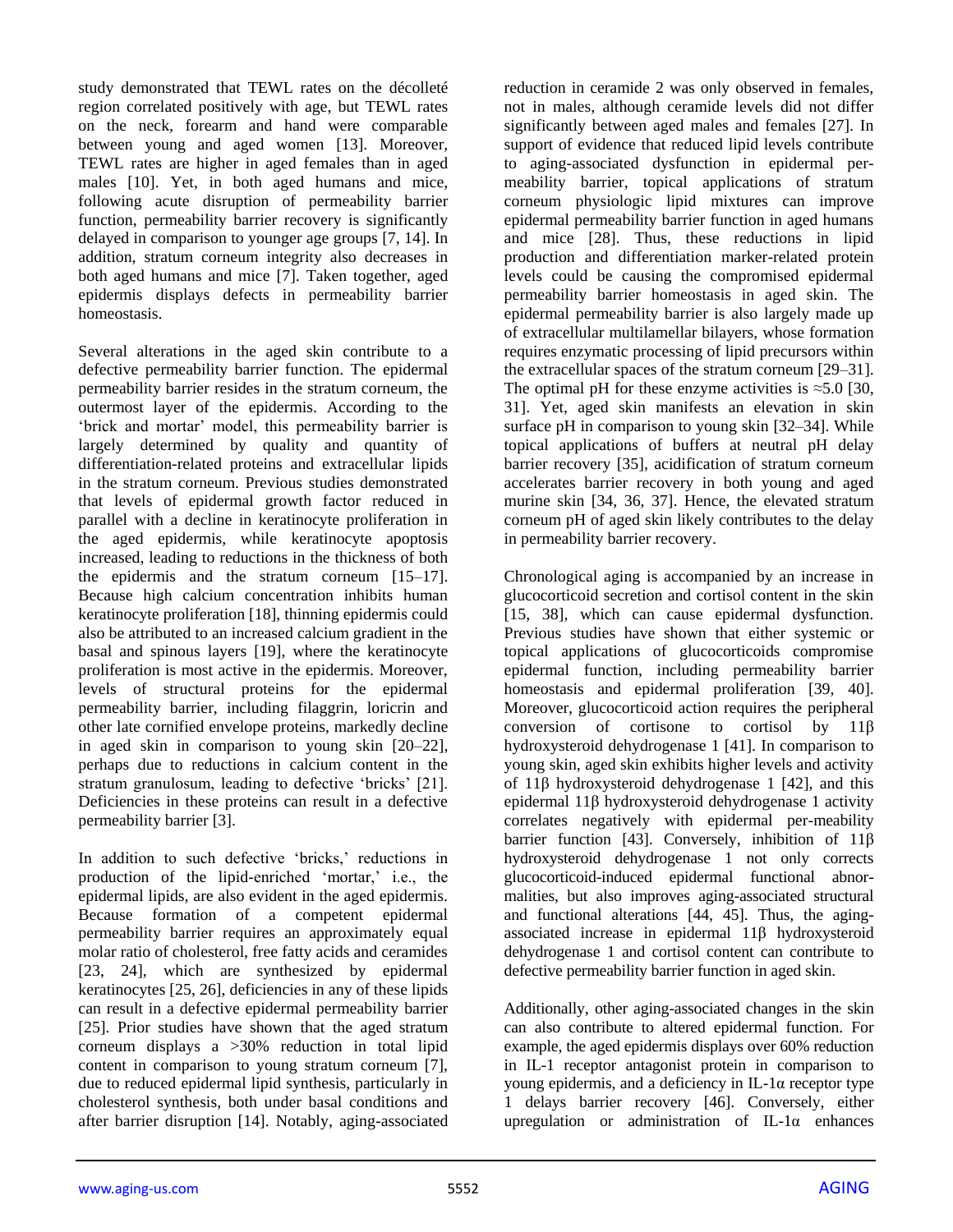epidermal permeability barrier function in both aged and fetal skin [47, 48]. Similarly, aged skin also exhibits reduced levels of hyaluronic acid [49]. Previous studies have shown that topical applications of hyaluronic acid stimulate keratinocyte differentiation and lipid production, leading to enhancement of epidermal permeability barrier function in both young and aged skin [50, 51]. Finally, aging-associated reductions in epidermal aquaporin 3 expression have also been observed [52–54], while knockout of epidermal aquaporin 3 delays permeability barrier recovery [55]. Conversely, upregulations of epidermal aquaporin 3 expression improve epidermal permeability barrier function [54, 56]. Collectively, aged epidermis displays multiple alterations in keratinocyte function, including altered signaling pathways of calcium, cytokine and hyaluronic acid, stratum corneum acidification, keratinocyte proliferation, differentiation, lipid production, as well as decreased epidermal aquaporin 3 expression, consequently leading to compromised epidermal permeability barrier function (Figure 1).

#### **Reduction in stratum corneum hydration**

In humans, stratum corneum hydration over a lifetime increases to a peak level at age 40 years, followed by a decline, especially on the face and neck in males [10, 32, 57, 58]. The age-dependent differences in hydration are most prominent at a depth of 10-30 µm (on the forearm) in the stratum corneum [59]. It also appears that age-dependent changes in stratum corneum hydration vary with ethnicity. For example, the skin dryness index on the forearm markedly increases in aged African-American and Caucasian skin, but not in aged Chinese and Mexican skin, in comparison to young people of the same ethnicity [60]. The mechanisms underlying reduced stratum corneum hydration in the aged skin can be ascribed to the reduced content of natural humectants in the skin. Firstly, lipid content decreases in the stratum corneum of aged skin [7, 14, 61, 62]. Among these stratum corneum lipids, ceramides exhibit water-holding properties [63]. Prior studies have demonstrated that either oral or topical administration of ceramides can increase stratum corneum hydration [64, 65]. Secondly, aged epidermis exhibits reduced levels of filaggrin [22] and its metabolites, including trans-urocanic acid and pyrrolidone carboxylic acid, which are natural moisturizers in the skin [66]. Thirdly, both sebum and glycerol contents are reduced in aged versus young skin [32, 67]. Deficiency in either sebum or glycerol decreases stratum corneum hydration [68, 69], while topical applications of glycerol improve stratum corneum hydration [56, 69–71]. Finally, levels of aquaporin 3 decrease in aged versus young epidermis [53–55], leading to reduction in stratum corneum



**Figure 1. Aging-associated changes in epidermal function and their clinical significance.**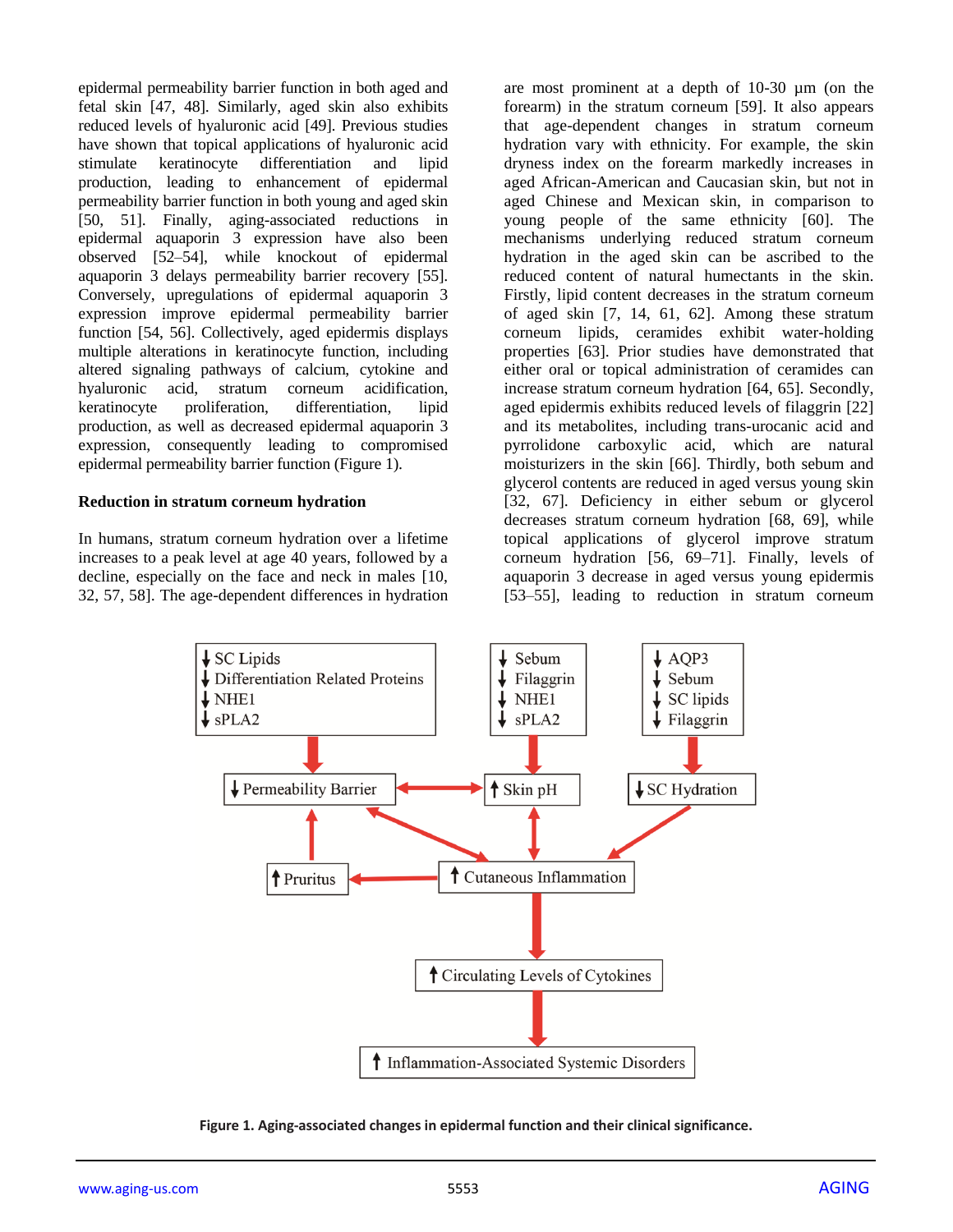hydration. Aquaporin 3 deficiency-induced reduction in stratum corneum hydration is likely due to decreased glycerol content in the stratum corneum [70, 71]. Accordingly, upregulation of epidermal aquaporin 3 expression or topical glycerol improves stratum corneum hydration in aquaporin 3-deficient mice [71, 72]. Thus, aging-associated reductions in stratum corneum hydration can be attributed, in large part, to a reduced content of natural moisturizers in the epidermis (Figure 1).

#### **Elevation in skin surface pH**

In humans, skin surface pH is generally higher in the first 2 weeks of life, followed by a decline by 5-6 weeks old [73]. Skin surface pH begins to increase at 55 years of age [32, 34]. Marked elevations in skin surface pH occur in aged humans, particularly in those over 70 years old [32, 34, 74–76]. Human skin surface pH varies with gender and body site. For example, skin surface pH on the upper eyelid is  $5.13 \pm 0.49$  (mean  $\pm$ SD), and  $5.75 \pm 43$  (mean  $\pm$  SD) on the forearm in subjects aged 66-83 years [76]. Similarly, the skin surface of the abdomen displays a higher pH than that of the upper back [8]. In males [but not females], the highest skin surface pH was found on the forehead and the forearm in subjects over 70 years of age [32]. Moreover, skin surface pH, at least on the forehead, forearm, cheek and hand, is higher in aged females than in aged males [10, 32]. However, skin surface pH is comparable between males and females on both the axillary vault and fossa [76].

In terms of etiology, at least four factors can contribute to the aging-associated elevation in skin surface pH. One is the sebum content which declines in aged skin [13, 32], resulting in reduced triglycerides in the stratum corneum. Degradation of triglycerides yields free fatty acids, which can acidify stratum corneum [77]. Likewise, generation of free fatty acids from phospholipids by secretory phospholipase 2 [sPLA2] can also acidify the stratum corneum [78]. Expression levels of sPLA2 markedly decreased in aged skin [79]. Thus, aging-associated reduction in sebum and sPLA2 levels can contribute, at least in part, to the elevated skin surface pH in aged skin. Sodium-hydrogen exchanger 1 (NHE1) is another contributor to elevated skin surface pH in aged skin. Prior studies demonstrated that NHE1 deficiency increased skin surface pH in mice [80], while aged skin, at least in mice, exhibits significantly lower expression levels of NHE1 in comparison to young skin [79]. Hence, elevated skin surface pH in aged skin can be due to reduction in epidermal NHE1 expression as well. In addition, aged epidermis displays low expression levels of filaggrin [21], which can be degraded to trans-urocanic acid via a

filaggrin-histidine-urocanic acid pathway [81]. Urocanic acid content in the stratum corneum correlates positively with skin acidity [82]. Collectively, reductions in sebum content and levels of NHE1, sPLA2 and filaggrin can contribute to aging-associated elevation in skin surface pH (Figure 1).

## **Consequences of aging-associated alteration in epidermal function**

### **Reduced stratum corneum hydration**

Reductions in stratum corneum hydration have been implicated in the pathogenesis of senile xerosis and aging-associated pruritus [83, 84]. Previous studies have demonstrated that reductions in SC hydration increase inflammatory infiltration, mast cell density, mast cell degranulation, and histamine content in mouse dermis [85, 86]. Increased cytokines and histamine in the skin can provoke scratching due to pruritus, resulting in disruption of epidermal permeability barrier, consequently leading to a further increase in cutaneous inflammation. Because the epidermal permeability barrier homeostasis in aged skin is compromised [7, 14], it cannot be rapidly normalized, leading to a sustained increase in cutaneous inflammation and exacerbation of preexisting inflammatory conditions, such as atopic dermatitis and eczema. Moreover, the sustained increase in cutaneous inflammation could eventually cause systemic inflammation, possibly leading to the development of inflammaging-associated disorders [5, 87]. Additionally, nocturnal pruritus can cause insomnia, resulting in exacerbation of other disorders, such as cardiovascular and Parkinson diseases [88, 89]. Thus, reduced stratum corneum hydration can lead to the development of both cutaneous and extracutaneous disorders.

## **Dysfunction in epidermal permeability barrier**

As mentioned above, permeability barrier recovery is delayed in aged skin, although the baseline permeability barrier is comparable to young subjects. Disruption of epidermal permeability barrier alone not only increases expression levels of cutaneous cytokines [90], but also increases inflammatory infiltration in the skin [91–94], leading to the development of cutaneous inflammation and pruritus. Moreover, when the permeability barrier is disrupted by scratching or other forms of insults, the epidermal 'window' would keep opening long enough to let harmful substances penetrate the skin, because of delayed barrier recovery in aged skin. Consequently, aged skin becomes vulnerable to the development of atopic dermatitis and contact dermatitis [95, 96]. Again, sustained cutaneous inflammation can provoke systemic inflammation. Finally, a defective permeability barrier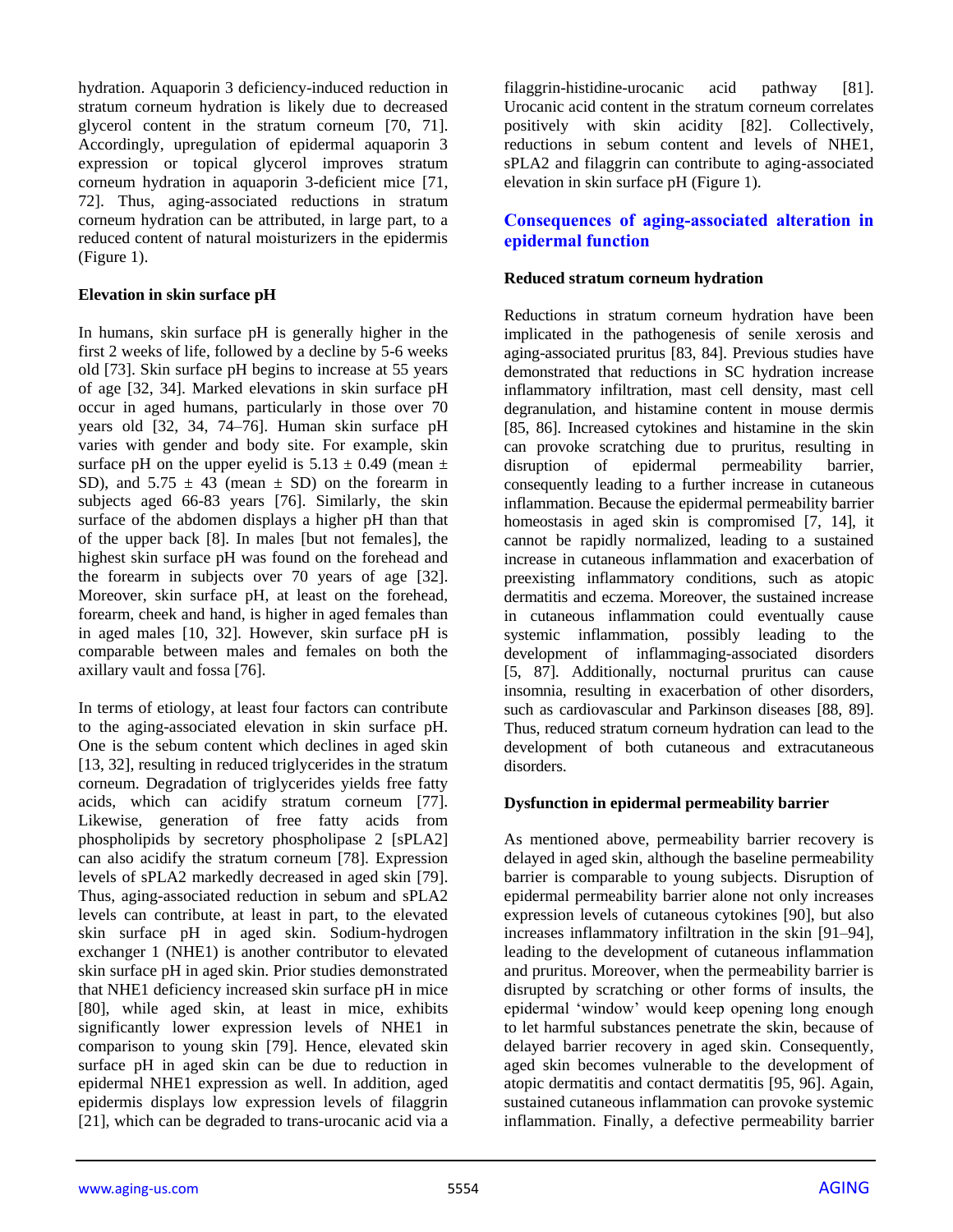favors bacterial colonization in the skin [97, 98]. Thus, aging-associated dysfunction in epidermal permeability barrier can contribute to the development of cutaneous infections, pruritus, dermatitis, and possible systemic inflammation.

#### **Elevated skin surface pH**

Elevated skin pH can impact several aspects of cutaneous function. First, lamellar membrane bilayers in the stratum corneum are the critical structures of the epidermal permeability barrier. Formation of mature membrane bilayers requires processing of lipid precursors by several enzymes, including beta-glucocerebrosidase, acidic sphingomyelinase, and acidic secretory phospholipase A2, with an optimal pH range of 4.5 to 5.2 [30, 31]. Hence, elevated skin pH can abrogate the maturation of membrane bilayers, resulting in a compromised epidermal permeability barrier. Secondly, the antimicrobial properties of the skin are pH-dependent [99]. Certain pathogens, such as *Staphylococcus aureus* and fungi, favor a neutral pH, while an acidic pH decreases survival ability of *Staphylococcus aureus* [100–102]. Thus, the increased skin surface pH can contribute to a high prevalence of cutaneous infections in the elderly. Thirdly, the epidermis is rich in proteases with either optimal basic or acidic pH. For example, stratum corneum cathepsinlike protease, with an optimal acidic pH, degrades corneodesmosin, a component of corneodesmosomes [103]. Elevated stratum corneum pH can decrease the activity of cathepsin-like protease, leading to abnormal desquamation. On the other hand, an elevated pH favors other proteases, such as kallikrein-related peptidases 5 and 7, which are both expressed in the epidermis [104–107]. Elevation in skin surface pH can activate kallikreinrelated peptidase 5, leading to the development of atopic dermatitis-like lesions in mice via proteinase-activated receptor-2 dependent and independent pathways [108– 110]. Moreover, kallikrein-related peptidase 7 can activate IL-1β [reviewed in 111]. Overexpression of epidermal kallikrein-related peptidase 7 results in the development of cutaneous inflammation [112]. Taken together, the elevated skin surface pH can contribute to the development of inflammation, infections and compromised permeability barrier homeostasis in aged skin.

#### **Approaches to emprove epidermal function in aged skin**

Because of the substantial impact of epidermal dysfunctions on cutaneous and extracutaneous function, great efforts have been made to develop regimens to improve epidermal functions in chronologically-aged skin. Several approaches have been proven to benefit epidermal functions in aged mice and/or humans.

#### **Acidification of the stratum corneum**

Studies have demonstrated that acidification of the stratum corneum alone can improve epidermal structure and permeability barrier homeostasis in aged skin. For example, acidification of aged mouse skin with topical lactobionic acid normalized permeability barrier homeostasis and the structure of corneodesmosomes in the stratum corneum [36]. Likewise, topical applications of an emollient at pH 4.0 for 29 days markedly improve stratum corneum hydration and lamellar bilayer structure, along with increased resistance to challenges from topical sodium dodecyl sulphate, in aged humans [113]. Similarly, compared to a pH 5.8 emollient, a topical pH 4.0 emollient accelerates permeability barrier recovery following acute disruption, and significantly improves stratum corneum integrity after 28-day treatments on aged humans [114]. Although acidifying the stratum corneum could prevent and alleviate atopic dermatitis-like skin lesions in young mice [115–118], whether the same benefits could be achieved in aged humans remains to be determined. Nonetheless, acidification of the stratum corneum can improve epidermal structure and function in chronologicallyaged humans.

#### **Topical applications of stratum corneum lipids**

Reductions in stratum corneum lipid content can largely contribute to the delayed permeability barrier recovery in aged skin [7, 14]. Accordingly, topical applications of a lipid mixture containing three key stratum corneum lipids; i.e., cholesterol, free fatty acids and ceramides, accelerate permeability barrier recovery in both aged mice and humans [27]. A recent study demonstrated that topical applications of an emollient containing stratum corneum lipids not only improved epidermal permeability barrier, stratum corneum hydration and skin surface pH, but also lowered circulating levels of proinflammatory cytokines in aged humans [5]. There are at least two possible mechanisms by which the topical lipid mixture improves epidermal function. One is that topical lipids penetrate into keratinocytes in the stratum granulosum, where they are packaged in lamellar bodies, then secreted into the stratum corneum, where lamellar bilayers are formed [23, 119]. The other mechanism is that this lipid mixture contains fatty acids, which can activate peroxisome proliferator-activated receptors (PPAR) [120]. Activation of PPARs stimulates epidermal lipid production and keratinocyte differentiation, resulting in improvement in epidermal permeability barrier function and inhibition of cutaneous inflammation [121–123]. Thus, topical applications of stratum corneum lipid mixtures not only provide lipids for membrane bilayer formation, but also upregulate keratinocyte function, leading to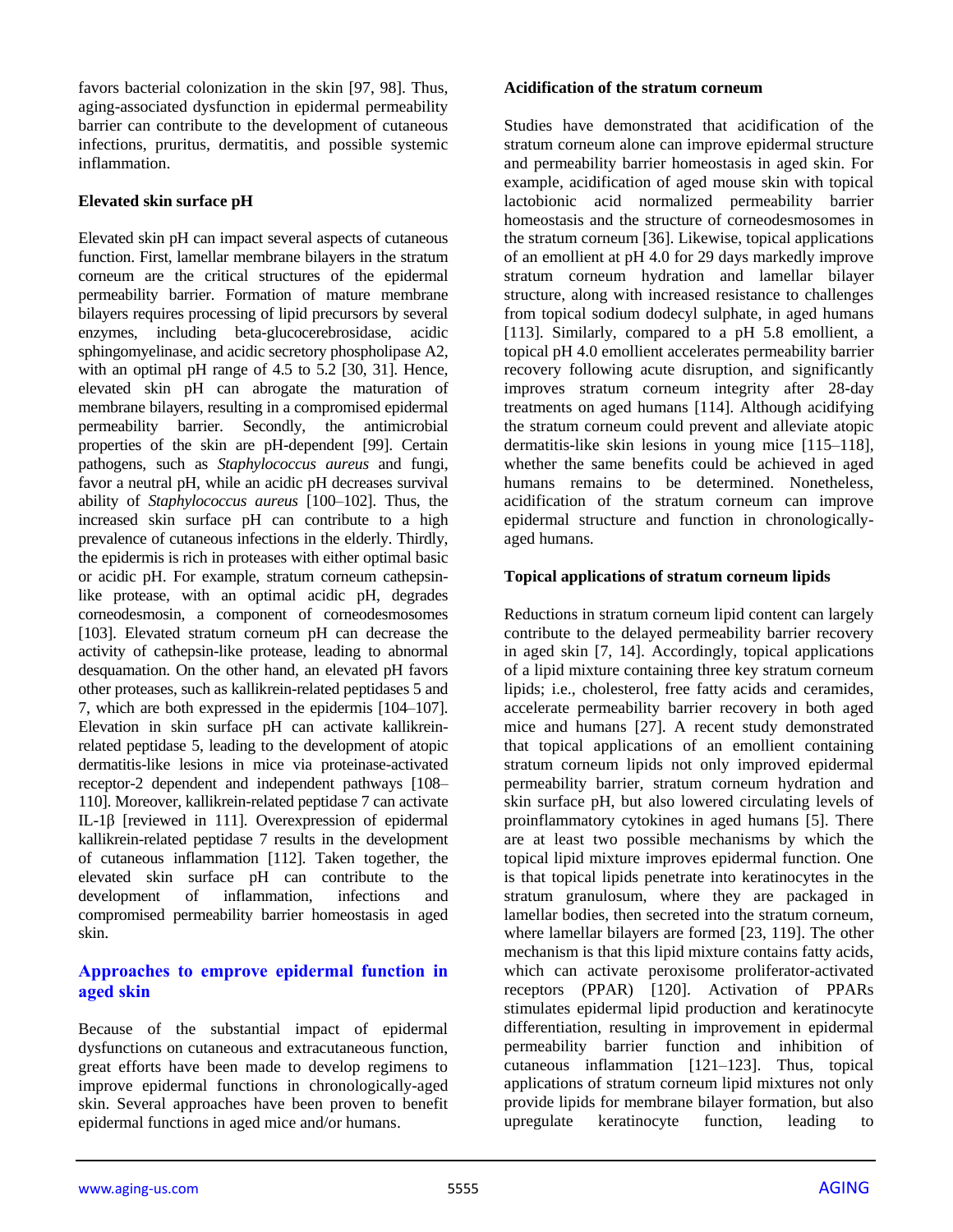improvements in epidermal function. However, whether topical PPAR ligands alone can improve epidermal functions in the elderly has not been sufficiently proved. Haratake et al. [124] showed that topical application of either cholesterol or mevalonic acid, a precursor of cholesterol, improved the stratum corneum integrity and epidermal permeability barrier recovery in mice. Whether topical cholesterol or mevalonic acid alone can improve epidermal permeability barrier in the aged humans remains to be determined.

#### **Natural ingredients**

Studies have shown that several natural ingredients can improve epidermal function in aged humans and mice. For example, oral administration of either vitamin C or linoleic acid improved senile xerosis [125]. Likewise, orally-taken wheat extract oil increased stratum corneum hydration [126, 127], while orally-taken milk, containing green tea extract, borage oil and vitamin E, improved epidermal permeability barrier [128]. Similarly, oral supplements of flaxseed and borage oil increased stratum corneum hydration, while decreasing transepidermal water loss rates in humans [129]. In addition, estrogen replacement can improve multiple epidermal functions, including permeability barrier homeostasis, stratum corneum hydration and stratum corneum integrity, in both mice and humans [130, 131]. Besides oral administration, topical applications of some natural ingredients can also improve epidermal functions in chronologicallyaged skin. Man et al. [79] reported that topical applications of hesperidin improved epidermal functions, including reductions in skin surface pH, acceleration of permeability barrier recovery and stimulation of keratinocyte differentiation, in aged mice. Other natural ingredients, such as petrolatum, glycerol, coconut oil and sunflower oil, can also improve stratum corneum hydration and epidermal permeability barrier [132–136]. Interestingly, bathing with soybean oil could also decrease transepidermal water loss, while increasing stratum corneum hydration, in comparison to bathing without soybean oil [137]. In addition to improving epidermal function, topical petrolatum and glycerol could lower circulating levels of cytokines in aged mice, too [87]. Taken together, either oral or topical administration of certain natural ingredients can improve epidermal function in aged skin.

It appears that the influence of some natural ingredients on epidermal functions is due to upregulation of keratinocyte function. For instance, topical hesperidin can upregulate expression levels of mRNA related to epidermal differentiation, lipid production and acidification in aged skin [79]. Likewise, topical

applications of a mixture of several plant oils increase ceramide content, along with improvements in stratum corneum hydration and epidermal permeability barrier function in aged skin [138]. Similarly, topical applications of bacterial sphingomyelinase from *Streptococcus thermophiles* also increase stratum corneum hydration and stratum corneum ceramide content in aged humans [139]. Moreover, glycerol and petrolatum, which are traditionally viewed as inert ingredients, can also stimulate keratinocyte differentiation [140, 141]. Of course, water holding and occlusive properties of glycerol and petrolatum also contribute to enhanced epidermal permeability barrier and stratum corneum hydration.

In summary, chronologically-aged skin displays multiple alterations in epidermal functions, which can contribute to the development of a number of cutaneous and extracutaneous disorders. Accordingly, improvements in epidermal function can be a valuable alternative to prevent and ameliorate disorders, which are linked to epidermal dysfunction in the elderly. A wide range of ingredients can improve epidermal function. However, it is worth noting that a substantial portion of emollients on the market are harmful to epidermal function, although some ingredients in these products may benefit epidermal function [142–145]. The harmful emollients often contain some ingredient, such as eicosadienoic acid-enriched oils, stearic acid, ceteareth 20, PEG-40 castor oil and PEG-100 stearate, which all can induce cutaneous inflammation and/or disrupt epidermal permeability barrier [145–148]. Use of harmful emollients, especially in the long-term, could compromise epidermal function, leading to the development and exacerbation of some cutaneous and extracutaneous disorders associated with epidermal dysfunction. Therefore, caution should be taken when choosing emollients.

# **ACKNOWLEDGMENTS**

The authors are grateful to Ms. Joan Wakefield for her superior editing work.

# **CONFLICTS OF INTEREST**

All authors declare no conflicts of interest.

## **FUNDING**

This work was supported, in part, by the National Institute of Arthritis, Musculoskeletal and Skin Diseases of the National Institutes of Health (R01 AR061106), administered by the Northern California Institute for Research and Education, with additional resources provided by the Veterans Affairs Medical Center, San Francisco, CA. This content is solely the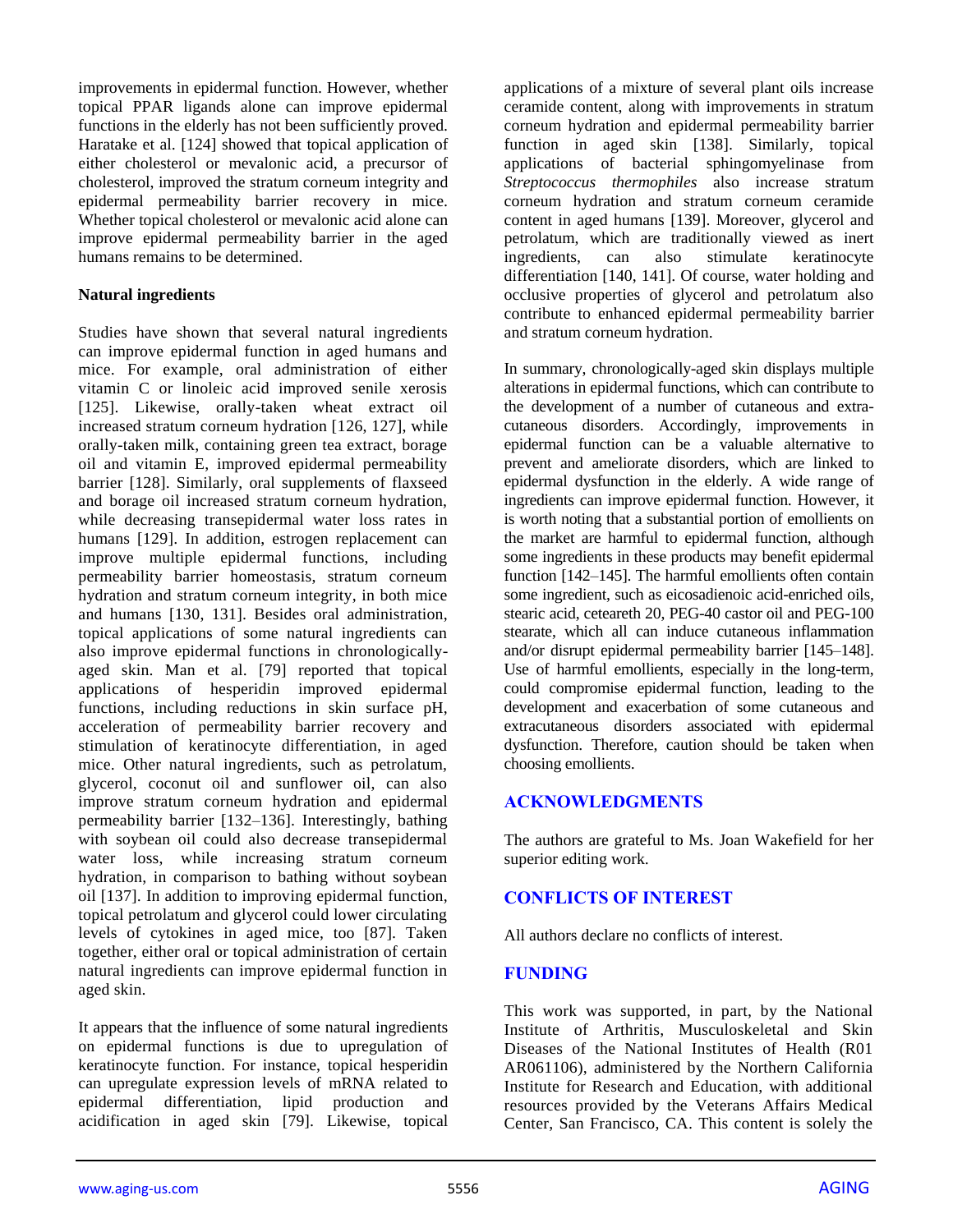responsibility of the authors and does not necessarily represent the official views of either the National Institutes of Health or the Department of Veterans Affairs.

### **REFERENCES**

- 1. Christensen K, Doblhammer G, Rau R, Vaupel JW. Ageing populations: the challenges ahead. Lancet. 2009; 374:1196–208. [https://doi.org/10.1016/S0140-6736\(09\)61460-4](https://doi.org/10.1016/S0140-6736%2809%2961460-4) PMID[:19801098](https://www.ncbi.nlm.nih.gov/pubmed/19801098)
- 2. Kim BE, Leung DY. Significance of Skin Barrier Dysfunction in Atopic Dermatitis. Allergy Asthma Immunol Res. 2018; 10:207–15. <https://doi.org/10.4168/aair.2018.10.3.207> PMID[:29676067](https://www.ncbi.nlm.nih.gov/pubmed/29676067)
- 3. Scharschmidt TC, Man MQ, Hatano Y, Crumrine D, Gunathilake R, Sundberg JP, Silva KA, Mauro TM, Hupe M, Cho S, Wu Y, Celli A, Schmuth M, et al. Filaggrin deficiency confers a paracellular barrier abnormality that reduces inflammatory thresholds to irritants and haptens. J Allergy Clin Immunol. 2009; 124:496–506, 506.e1–6.

<https://doi.org/10.1016/j.jaci.2009.06.046> PMID:[19733297](https://www.ncbi.nlm.nih.gov/pubmed/19733297)

- 4. Man MQ, Elias PM. Stratum corneum hydration regulates key epidermal function and serves as an indicator and contributor to other conditions. J Eur Acad Dermatol Venereol. 2019; 33:15–16. <https://doi.org/10.1111/jdv.15374> PMID[:30656768](https://www.ncbi.nlm.nih.gov/pubmed/30656768)
- 5. Ye L, Mauro TM, Dang E, Wang G, Hu LZ, Yu C, Jeong S, Feingold K, Elias PM, Lv CZ, Man MQ. Topical applications of an emollient reduce circulating proinflammatory cytokine levels in chronically aged humans: a pilot clinical study. J Eur Acad Dermatol Venereol. 2019; 33:2197–201. <https://doi.org/10.1111/jdv.15540> PMID[:30835878](https://www.ncbi.nlm.nih.gov/pubmed/30835878)
- 6. Boireau-Adamezyk E, Baillet-Guffroy A, Stamatas GN. Age-dependent changes in stratum corneum barrier function. Skin Res Technol. 2014; 20:409–15. <https://doi.org/10.1111/srt.12132> PMID[:24517174](https://www.ncbi.nlm.nih.gov/pubmed/24517174)
- 7. Ghadially R, Brown BE, Sequeira-Martin SM, Feingold KR, Elias PM. The aged epidermal permeability barrier. Structural, functional, and lipid biochemical abnormalities in humans and a senescent murine model. J Clin Invest. 1995; 95:2281–90. <https://doi.org/10.1172/JCI117919> PMID[:7738193](https://www.ncbi.nlm.nih.gov/pubmed/7738193)
- 8. Wilhelm KP, Cua AB, Maibach HI. Skin aging. Effect on transepidermal water loss, stratum corneum hydration, skin surface pH, and casual sebum content. Arch Dermatol. 1991; 127:1806–09.

[https://doi.org/10.1001/archderm.1991.04520010052](https://doi.org/10.1001/archderm.1991.04520010052006) [006](https://doi.org/10.1001/archderm.1991.04520010052006) PMI[D:1845280](https://www.ncbi.nlm.nih.gov/pubmed/1845280)

9. Galzote C, Estanislao R, Suero MO, Khaiat A, Mangubat MI, Moideen R, Tagami H, Wang X. Characterization of facial skin of various Asian populations through visual and non-invasive instrumental evaluations: influence of age and skincare habits. Skin Res Technol. 2013; 19:454–65.

<https://doi.org/10.1111/srt.12069> PMID[:23521621](https://www.ncbi.nlm.nih.gov/pubmed/23521621)

- 10. Luebberding S, Krueger N, Kerscher M. Skin physiology in men and women: in vivo evaluation of 300 people including TEWL, SC hydration, sebum content and skin surface pH. Int J Cosmet Sci. 2013; 35:477–83. <https://doi.org/10.1111/ics.12068> PMI[D:23713991](https://www.ncbi.nlm.nih.gov/pubmed/23713991)
- 11. Mehta HH, Nikam VV, Jaiswal CR, Mehta HB. A crosssectional study of variations in the biophysical parameters of skin among healthy volunteers. Indian J Dermatol Venereol Leprol. 2018; 84:521. [https://doi.org/10.4103/ijdvl.IJDVL\\_1151\\_15](https://doi.org/10.4103/ijdvl.IJDVL_1151_15) PMI[D:29491191](https://www.ncbi.nlm.nih.gov/pubmed/29491191)
- 12. Machková L, Švadlák D, Dolečková I. A comprehensive in vivo study of Caucasian facial skin parameters on 442 women. Arch Dermatol Res. 2018; 310:691–99. <https://doi.org/10.1007/s00403-018-1860-6> PMI[D:30167813](https://www.ncbi.nlm.nih.gov/pubmed/30167813)
- 13. Luebberding S, Krueger N, Kerscher M. Age-related changes in skin barrier function - quantitative evaluation of 150 female subjects. Int J Cosmet Sci. 2013; 35:183–90. <https://doi.org/10.1111/ics.12024> PMI[D:23113564](https://www.ncbi.nlm.nih.gov/pubmed/23113564)
- 14. Ghadially R, Brown BE, Hanley K, Reed JT, Feingold KR, Elias PM. Decreased epidermal lipid synthesis accounts for altered barrier function in aged mice. J Invest Dermatol. 1996; 106:1064–69. <https://doi.org/10.1111/1523-1747.ep12338692> PMI[D:8618040](https://www.ncbi.nlm.nih.gov/pubmed/8618040)
- 15. Kinn PM, Holdren GO, Westermeyer BA, Abuissa M, Fischer CL, Fairley JA, Brogden KA, Brogden NK. Agedependent variation in cytokines, chemokines, and biologic analytes rinsed from the surface of healthy human skin. Sci Rep. 2015; 5:10472. <https://doi.org/10.1038/srep10472> PMI[D:26035055](https://www.ncbi.nlm.nih.gov/pubmed/26035055)
- 16. Gilhar A, Ullmann Y, Karry R, Shalaginov R, Assy B, Serafimovich S, Kalish RS. Aging of human epidermis: reversal of aging changes correlates with reversal of keratinocyte fas expression and apoptosis. J Gerontol A Biol Sci Med Sci. 2004; 59:411–15. <https://doi.org/10.1093/gerona/59.5.B411> PMI[D:15123749](https://www.ncbi.nlm.nih.gov/pubmed/15123749)
- 17. Thomas JR. Effects of age and diet on rat skin histology. Laryngoscope. 2005; 115:405–11.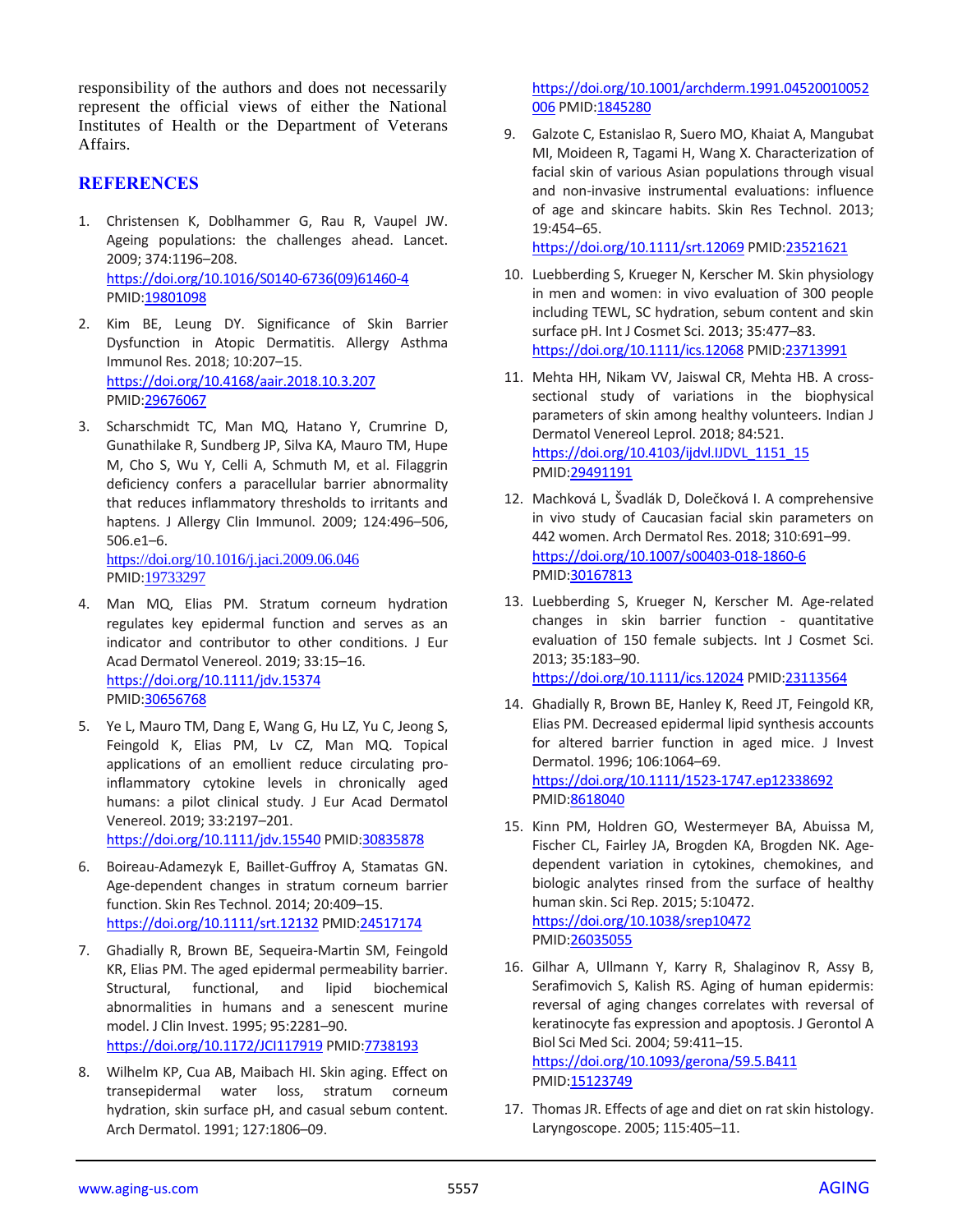<https://doi.org/10.1097/01.mlg.0000157845.86154.48> PMID[:15744148](https://www.ncbi.nlm.nih.gov/pubmed/15744148)

- 18. Micallef L, Belaubre F, Pinon A, Jayat-Vignoles C, Delage C, Charveron M, Simon A. Effects of extracellular calcium on the growth-differentiation switch in immortalized keratinocyte HaCaT cells compared with normal human keratinocytes. Exp Dermatol. 2009; 18:143–51. <https://doi.org/10.1111/j.1600-0625.2008.00775.x> PMID[:18637039](https://www.ncbi.nlm.nih.gov/pubmed/18637039)
- 19. Denda M, Tomitaka A, Akamatsu H, Matsunaga K. Altered distribution of calcium in facial epidermis of aged adults. J Invest Dermatol. 2003; 121:1557–58. <https://doi.org/10.1111/j.1523-1747.2003.12619.x> PMID[:14675211](https://www.ncbi.nlm.nih.gov/pubmed/14675211)
- 20. Tezuka T, Qing J, Saheki M, Kusuda S, Takahashi M. Terminal differentiation of facial epidermis of the aged: immunohistochemical studies. Dermatology. 1994; 188:21–24. <https://doi.org/10.1159/000247079> PMID[:8305750](https://www.ncbi.nlm.nih.gov/pubmed/8305750)
- 21. Rinnerthaler M, Duschl J, Steinbacher P, Salzmann M, Bischof J, Schuller M, Wimmer H, Peer T, Bauer JW, Richter K. Age-related changes in the composition of the cornified envelope in human skin. Exp Dermatol. 2013; 22:329–35. <https://doi.org/10.1111/exd.12135>

PMID[:23614739](https://www.ncbi.nlm.nih.gov/pubmed/23614739)

- 22. Takahashi M, Tezuka T. The content of free amino acids in the stratum corneum is increased in senile xerosis. Arch Dermatol Res. 2004; 295:448–52. <https://doi.org/10.1007/s00403-003-0448-x> PMID[:14762669](https://www.ncbi.nlm.nih.gov/pubmed/14762669)
- 23. Man MQ, Feingold KR, Elias PM. Exogenous lipids influence permeability barrier recovery in acetonetreated murine skin. Arch Dermatol. 1993; 129:728–38. [https://doi.org/10.1001/archderm.1993.01680270066](https://doi.org/10.1001/archderm.1993.01680270066008) [008](https://doi.org/10.1001/archderm.1993.01680270066008) PMID[:8507075](https://www.ncbi.nlm.nih.gov/pubmed/8507075)
- 24. Man MQ M, Feingold KR, Thornfeldt CR, Elias PM. Optimization of physiological lipid mixtures for barrier repair. J Invest Dermatol. 1996; 106:1096–101. <https://doi.org/10.1111/1523-1747.ep12340135> PMID[:8618046](https://www.ncbi.nlm.nih.gov/pubmed/8618046)
- 25. Feingold KR, Elias PM. Role of lipids in the formation and maintenance of the cutaneous permeability barrier. Biochim Biophys Acta. 2014; 1841:280–94. <https://doi.org/10.1016/j.bbalip.2013.11.007> PMID[:24262790](https://www.ncbi.nlm.nih.gov/pubmed/24262790)
- 26. Mao-Qiang M, Elias PM, Feingold KR. Fatty acids are required for epidermal permeability barrier function. J Clin Invest. 1993; 92:791–98. <https://doi.org/10.1172/JCI116652> PMID[:8102380](https://www.ncbi.nlm.nih.gov/pubmed/8102380)

27. Denda M, Koyama J, Hori J, Horii I, Takahashi M, Hara M, Tagami H. Age- and sex-dependent change in stratum corneum sphingolipids. Arch Dermatol Res. 1993; 285:415–17.

<https://doi.org/10.1007/BF00372135> PMID[:8304781](https://www.ncbi.nlm.nih.gov/pubmed/8304781)

- 28. Zettersten EM, Ghadially R, Feingold KR, Crumrine D, Elias PM. Optimal ratios of topical stratum corneum lipids improve barrier recovery in chronologically aged skin. J Am Acad Dermatol. 1997; 37:403–08. [https://doi.org/10.1016/S0190-9622\(97\)70140-3](https://doi.org/10.1016/S0190-9622%2897%2970140-3) PMI[D:9308554](https://www.ncbi.nlm.nih.gov/pubmed/9308554)
- 29. Mao-Qiang M, Feingold KR, Jain M, Elias PM. Extracellular processing of phospholipids is required for permeability barrier homeostasis. J Lipid Res. 1995; 36:1925–35.

PMI[D:8558081](https://www.ncbi.nlm.nih.gov/pubmed/8558081)

- 30. Holleran WM, Takagi Y, Menon GK, Legler G, Feingold KR, Elias PM. Processing of epidermal glucosylceramides is required for optimal mammalian cutaneous permeability barrier function. J Clin Invest. 1993; 91:1656–64. <https://doi.org/10.1172/JCI116374> PMID[:8473508](https://www.ncbi.nlm.nih.gov/pubmed/8473508)
- 31. Takagi Y, Kriehuber E, Imokawa G, Elias PM, Holleran WM. Beta-glucocerebrosidase activity in mammalian stratum corneum. J Lipid Res. 1999; 40:861–69. PMI[D:10224155](https://www.ncbi.nlm.nih.gov/pubmed/10224155)
- 32. Man MQ, Xin SJ, Song SP, Cho SY, Zhang XJ, Tu CX, Feingold KR, Elias PM. Variation of skin surface pH, sebum content and stratum corneum hydration with age and gender in a large Chinese population. Skin Pharmacol Physiol. 2009; 22:190–99. <https://doi.org/10.1159/000231524> PMI[D:19648780](https://www.ncbi.nlm.nih.gov/pubmed/19648780)
- 33. Schreml S, Zeller V, Meier RJ, Korting HC, Behm B, Landthaler M, Babilas P. Impact of age and body site on adult female skin surface pH. Dermatology. 2012; 224:66–71. <https://doi.org/10.1159/000337029> PMID[:22433511](https://www.ncbi.nlm.nih.gov/pubmed/22433511)
- 34. Choi EH, Man MQ, Xu P, Xin S, Liu Z, Crumrine DA, Jiang YJ, Fluhr JW, Feingold KR, Elias PM, Mauro TM. Stratum corneum acidification is impaired in moderately aged human and murine skin. J Invest Dermatol. 2007; 127:2847–56. <https://doi.org/10.1038/sj.jid.5700913>

PMI[D:17554364](https://www.ncbi.nlm.nih.gov/pubmed/17554364)

35. Mauro T, Holleran WM, Grayson S, Gao WN, Man MQ, Kriehuber E, Behne M, Feingold KR, Elias PM. Barrier recovery is impeded at neutral pH, independent of ionic effects: implications for extracellular lipid processing. Arch Dermatol Res. 1998; 290:215–22. <https://doi.org/10.1007/s004030050293> PMI[D:9617442](https://www.ncbi.nlm.nih.gov/pubmed/9617442)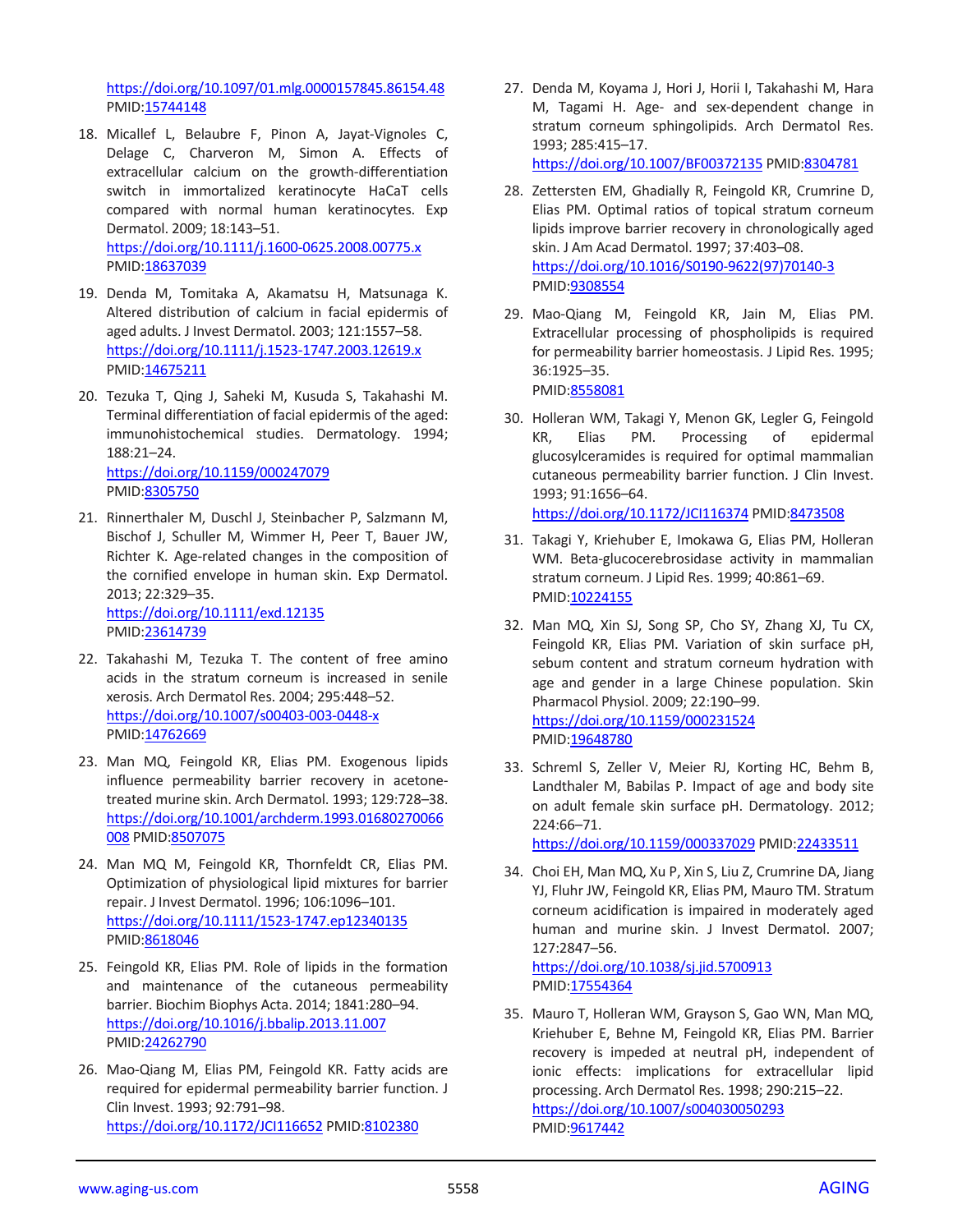36. Hachem JP, Roelandt T, Schürer N, Pu X, Fluhr J, Giddelo C, Man MQ, Crumrine D, Roseeuw D, Feingold KR, Mauro T, Elias PM. Acute acidification of stratum corneum membrane domains using polyhydroxyl acids improves lipid processing and inhibits degradation of corneodesmosomes. J Invest Dermatol. 2010; 130:500–10.

<https://doi.org/10.1038/jid.2009.249> PMID[:19741713](https://www.ncbi.nlm.nih.gov/pubmed/19741713)

- 37. Hachem JP, Crumrine D, Fluhr J, Brown BE, Feingold KR, Elias PM. pH directly regulates epidermal permeability barrier homeostasis, and stratum corneum integrity/cohesion. J Invest Dermatol. 2003; 121:345–53. <https://doi.org/10.1046/j.1523-1747.2003.12365.x> PMID[:12880427](https://www.ncbi.nlm.nih.gov/pubmed/12880427)
- 38. Yiallouris A, Tsioutis C, Agapidaki E, Zafeiri M, Agouridis AP, Ntourakis D, Johnson EO. Adrenal Aging and Its Implications on Stress Responsiveness in Humans. Front Endocrinol (Lausanne). 2019; 10:54. Lausanne <https://doi.org/10.3389/fendo.2019.00054> PMID[:30792695](https://www.ncbi.nlm.nih.gov/pubmed/30792695)
- 39. Kao JS, Fluhr JW, Man MQ, Fowler AJ, Hachem JP, Crumrine D, Ahn SK, Brown BE, Elias PM, Feingold KR. Short-term glucocorticoid treatment compromises both permeability barrier homeostasis and stratum corneum integrity: inhibition of epidermal lipid synthesis accounts for functional abnormalities. J Invest Dermatol. 2003; 120:456–64. <https://doi.org/10.1046/j.1523-1747.2003.12053.x> PMID[:12603860](https://www.ncbi.nlm.nih.gov/pubmed/12603860)
- 40. Demerjian M, Choi EH, Man MQ, Chang S, Elias PM, Feingold KR. Activators of PPARs and LXR decrease the adverse effects of exogenous glucocorticoids on the epidermis. Exp Dermatol. 2009; 18:643–49. <https://doi.org/10.1111/j.1600-0625.2009.00841.x> PMID[:19236478](https://www.ncbi.nlm.nih.gov/pubmed/19236478)
- 41. Tomlinson JW, Walker EA, Bujalska IJ, Draper N, Lavery GG, Cooper MS, Hewison M, Stewart PM. 11betahydroxysteroid dehydrogenase type 1: a tissue-specific regulator of glucocorticoid response. Endocr Rev. 2004; 25:831–66.

<https://doi.org/10.1210/er.2003-0031> PMID[:15466942](https://www.ncbi.nlm.nih.gov/pubmed/15466942)

- 42. Tiganescu A, Walker EA, Hardy RS, Mayes AE, Stewart PM. Localization, age- and site-dependent expression, and regulation of 11β-hydroxysteroid dehydrogenase type 1 in skin. J Invest Dermatol. 2011; 131:30–36. <https://doi.org/10.1038/jid.2010.257> PMID[:20739946](https://www.ncbi.nlm.nih.gov/pubmed/20739946)
- 43. Choe SJ, Kim D, Kim EJ, Ahn JS, Choi EJ, Son ED, Lee TR, Choi EH. Psychological Stress Deteriorates Skin Barrier Function by Activating 11β-Hydroxysteroid Dehydrogenase 1 and the HPA Axis. Sci Rep. 2018; 8:6334.

<https://doi.org/10.1038/s41598-018-24653-z> PMI[D:29679067](https://www.ncbi.nlm.nih.gov/pubmed/29679067)

- 44. Tiganescu A, Hupe M, Uchida Y, Mauro T, Elias PM, Holleran WM. Topical 11β-Hydroxysteroid Dehydrogenase Type 1 Inhibition Corrects Cutaneous Features of Systemic Glucocorticoid Excess in Female Mice. Endocrinology. 2018; 159:547–56. <https://doi.org/10.1210/en.2017-00607> PMI[D:29087473](https://www.ncbi.nlm.nih.gov/pubmed/29087473)
- 45. Tiganescu A, Tahrani AA, Morgan SA, Otranto M, Desmoulière A, Abrahams L, Hassan-Smith Z, Walker EA, Rabbitt EH, Cooper MS, Amrein K, Lavery GG, Stewart PM. 11β-Hydroxysteroid dehydrogenase blockade prevents age-induced skin structure and function defects. J Clin Invest. 2013; 123:3051–60. <https://doi.org/10.1172/JCI64162> PMID[:23722901](https://www.ncbi.nlm.nih.gov/pubmed/23722901)
- 46. Ye J, Garg A, Calhoun C, Feingold KR, Elias PM, Ghadially R. Alterations in cytokine regulation in aged epidermis: implications for permeability barrier homeostasis and inflammation. I. IL-1 gene family. Exp Dermatol. 2002; 11:209–16. <https://doi.org/10.1034/j.1600-0625.2002.110303.x> PMI[D:12102659](https://www.ncbi.nlm.nih.gov/pubmed/12102659)
- 47. Barland CO, Zettersten E, Brown BS, Ye J, Elias PM, Ghadially R. Imiquimod-induced interleukin-1 alpha stimulation improves barrier homeostasis in aged murine epidermis. J Invest Dermatol. 2004; 122:330–36. <https://doi.org/10.1046/j.0022-202X.2004.22203.x> PMI[D:15009713](https://www.ncbi.nlm.nih.gov/pubmed/15009713)
- 48. Jiang YJ, Lu B, Crumrine D, Man MQ, Elias PM, Feingold KR. IL-1alpha accelerates stratum corneum formation and improves permeability barrier homeostasis during murine fetal development. J Dermatol Sci. 2009; 54:88–98.

<https://doi.org/10.1016/j.jdermsci.2009.01.001> PMI[D:19216058](https://www.ncbi.nlm.nih.gov/pubmed/19216058)

- 49. Oh JH, Kim YK, Jung JY, Shin JE, Chung JH. Changes in glycosaminoglycans and related proteoglycans in intrinsically aged human skin in vivo. Exp Dermatol. 2011; 20:454–56. <https://doi.org/10.1111/j.1600-0625.2011.01258.x> PMI[D:21426414](https://www.ncbi.nlm.nih.gov/pubmed/21426414)
- 50. Bourguignon LY, Ramez M, Gilad E, Singleton PA, Man MQ, Crumrine DA, Elias PM, Feingold KR. Hyaluronan-CD44 interaction stimulates keratinocyte differentiation, lamellar body formation/secretion, and permeability barrier homeostasis. J Invest Dermatol. 2006; 126:1356–65.

<https://doi.org/10.1038/sj.jid.5700260> PMI[D:16557236](https://www.ncbi.nlm.nih.gov/pubmed/16557236)

51. Bourguignon LY, Wong G, Xia W, Man MQ, Holleran WM, Elias PM. Selective matrix (hyaluronan)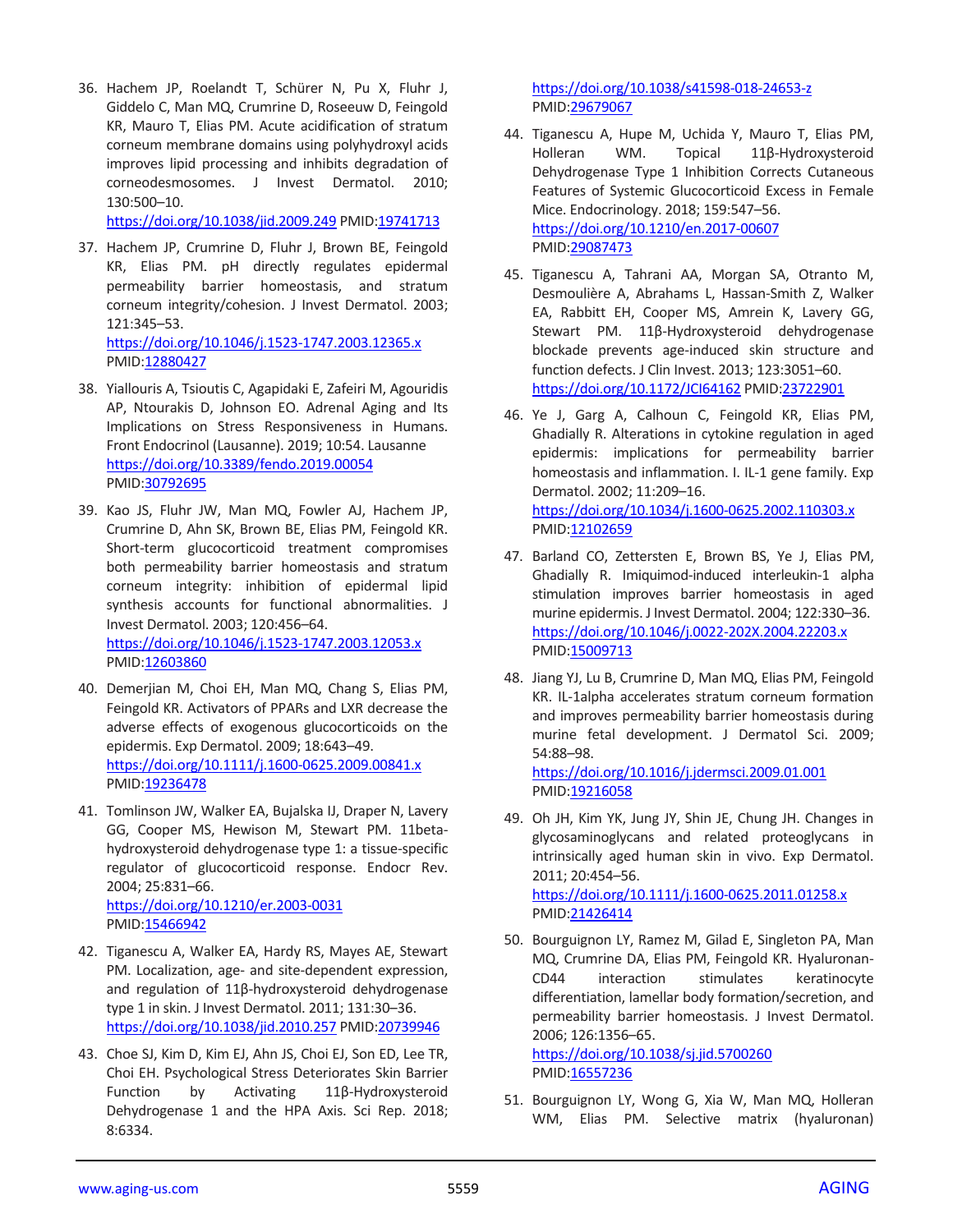interaction with CD44 and RhoGTPase signaling promotes keratinocyte functions and overcomes agerelated epidermal dysfunction. J Dermatol Sci. 2013; 72:32–44.

<https://doi.org/10.1016/j.jdermsci.2013.05.003> PMID[:23790635](https://www.ncbi.nlm.nih.gov/pubmed/23790635)

- 52. Seleit I, Bakry OA, El Rebey HS, El-Akabawy G, Hamza G. Is Aquaporin-3 a Determinant Factor of Intrinsic and Extrinsic Aging? An Immunohistochemical and Morphometric Study. Appl Immunohistochem Mol Morphol. 2017; 25:49–57. <https://doi.org/10.1097/PAI.0000000000000265> PMID[:26509906](https://www.ncbi.nlm.nih.gov/pubmed/26509906)
- 53. Li J, Tang H, Hu X, Chen M, Xie H. Aquaporin-3 gene and protein expression in sun-protected human skin decreases with skin ageing. Australas J Dermatol. 2010; 51:106–12. <https://doi.org/10.1111/j.1440-0960.2010.00629.x> PMID[:20546216](https://www.ncbi.nlm.nih.gov/pubmed/20546216)
- 54. Ikarashi N, Kon R, Kaneko M, Mizukami N, Kusunoki Y, Sugiyama K. Relationship between Aging-Related Skin Dryness and Aquaporins. Int J Mol Sci. 2017; 18:E1559. <https://doi.org/10.3390/ijms18071559> PMID[:28718791](https://www.ncbi.nlm.nih.gov/pubmed/28718791)
- 55. Hara M, Ma T, Verkman AS. Selectively reduced glycerol in skin of aquaporin-3-deficient mice may account for impaired skin hydration, elasticity, and barrier recovery. J Biol Chem. 2002; 277:46616–21. <https://doi.org/10.1074/jbc.M209003200> PMID[:12270942](https://www.ncbi.nlm.nih.gov/pubmed/12270942)
- 56. Schrader A, Siefken W, Kueper T, Breitenbach U, Gatermann C, Sperling G, Biernoth T, Scherner C, Stäb F, Wenck H, Wittern KP, Blatt T. Effects of glyceryl glucoside on AQP3 expression, barrier function and hydration of human skin. Skin Pharmacol Physiol. 2012; 25:192–99.

<https://doi.org/10.1159/000338190> PMID[:22584263](https://www.ncbi.nlm.nih.gov/pubmed/22584263)

- 57. Luebberding S, Krueger N, Kerscher M. Age-related changes in male skin: quantitative evaluation of one hundred and fifty male subjects. Skin Pharmacol Physiol. 2014; 27:9–17. <https://doi.org/10.1159/000351349> PMID[:23887477](https://www.ncbi.nlm.nih.gov/pubmed/23887477)
- 58. Sato N, Kitahara T, Fujimura T. Age-related changes of stratum corneum functions of skin on the trunk and the limbs. Skin Pharmacol Physiol. 2014; 27:181. <https://doi.org/10.1159/000353912> PMID[:24603279](https://www.ncbi.nlm.nih.gov/pubmed/24603279)
- 59. Egawa M, Tagami H. Comparison of the depth profiles of water and water-binding substances in the stratum corneum determined in vivo by Raman spectroscopy between the cheek and volar forearm skin: effects of age, seasonal changes and artificial forced hydration. Br J Dermatol. 2008; 158:251–60.

<https://doi.org/10.1111/j.1365-2133.2007.08311.x> PMI[D:18047517](https://www.ncbi.nlm.nih.gov/pubmed/18047517)

- 60. Diridollou S, de Rigal J, Querleux B, Leroy F, Holloway Barbosa V. Comparative study of the hydration of the stratum corneum between four ethnic groups: influence of age. Int J Dermatol. 2007 (Suppl 1); 46:11–14. <https://doi.org/10.1111/j.1365-4632.2007.03455.x> PMI[D:17919198](https://www.ncbi.nlm.nih.gov/pubmed/17919198)
- 61. Rogers J, Harding C, Mayo A, Banks J, Rawlings A. Stratum corneum lipids: the effect of ageing and the seasons. Arch Dermatol Res. 1996; 288:765–70. <https://doi.org/10.1007/BF02505294> PMID[:8950457](https://www.ncbi.nlm.nih.gov/pubmed/8950457)
- 62. Akimoto K, Yoshikawa N, Higaki Y, Kawashima M, Imokawa G. Quantitative analysis of stratum corneum lipids in xerosis and asteatotic eczema. J Dermatol. 1993; 20:1–6. <https://doi.org/10.1111/j.1346-8138.1993.tb03820.x> PMI[D:8482746](https://www.ncbi.nlm.nih.gov/pubmed/8482746)
- 63. Imokawa G, Abe A, Jin K, Higaki Y, Kawashima M, Hidano A. Decreased level of ceramides in stratum corneum of atopic dermatitis: an etiologic factor in atopic dry skin? J Invest Dermatol. 1991; 96:523–26. <https://doi.org/10.1111/1523-1747.ep12470233> PMI[D:2007790](https://www.ncbi.nlm.nih.gov/pubmed/2007790)
- 64. Bizot V, Cestone E, Michelotti A, Nobile V. Improving Skin Hydration and Age-related Symptoms by Oral Administration of Wheat Glucosylceramides and Digalactosyl Diglycerides: A Human Clinical Study. Cosmetics. 2017; 4:37. <https://doi.org/10.3390/cosmetics4040037>
- 65. Huang HC, Chang TM. Ceramide 1 and ceramide 3 act synergistically on skin hydration and the transepidermal water loss of sodium lauryl sulfateirritated skin. Int J Dermatol. 2008; 47:812–19. <https://doi.org/10.1111/j.1365-4632.2008.03687.x> PMI[D:18717861](https://www.ncbi.nlm.nih.gov/pubmed/18717861)
- 66. McAleer MA, Irvine AD. The multifunctional role of filaggrin in allergic skin disease. J Allergy Clin Immunol. 2013; 131:280–91. <https://doi.org/10.1016/j.jaci.2012.12.668> PMI[D:23374260](https://www.ncbi.nlm.nih.gov/pubmed/23374260)
- 67. Choi EH, Man MQ, Wang F, Zhang X, Brown BE, Feingold KR, Elias PM. Is endogenous glycerol a determinant of stratum corneum hydration in humans? J Invest Dermatol. 2005; 125:288–93. <https://doi.org/10.1111/j.0022-202X.2005.23799.x> PMI[D:16098039](https://www.ncbi.nlm.nih.gov/pubmed/16098039)
- 68. Fluhr JW, Mao-Qiang M, Brown BE, Wertz PW, Crumrine D, Sundberg JP, Feingold KR, Elias PM. Glycerol regulates stratum corneum hydration in sebaceous gland deficient (asebia) mice. J Invest Dermatol. 2003; 120:728–37.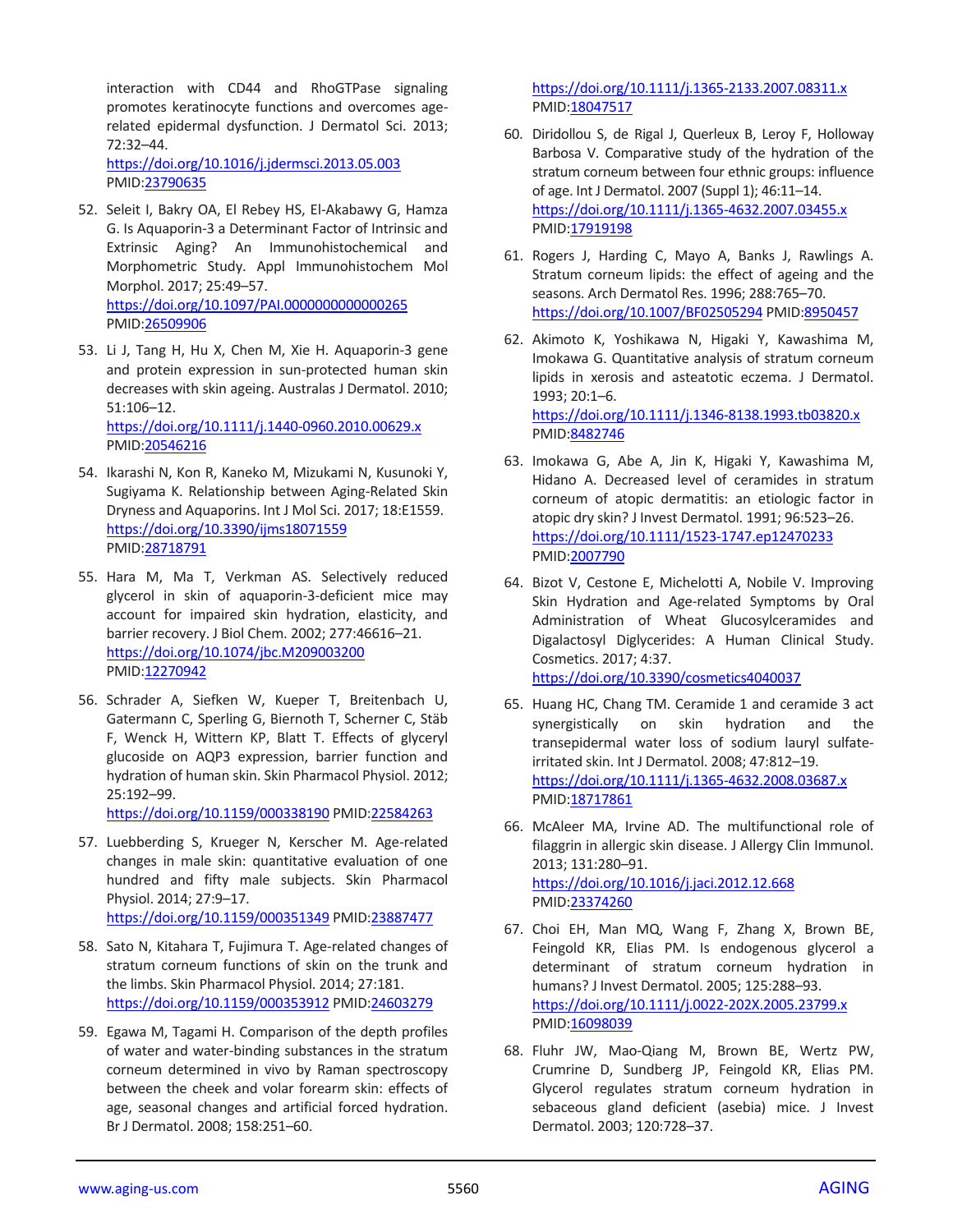<https://doi.org/10.1046/j.1523-1747.2003.12134.x> PMID[:12713573](https://www.ncbi.nlm.nih.gov/pubmed/12713573)

- 69. Ma T, Hara M, Sougrat R, Verbavatz JM, Verkman AS. Impaired stratum corneum hydration in mice lacking epidermal water channel aquaporin-3. J Biol Chem. 2002; 277:17147–53. <https://doi.org/10.1074/jbc.M200925200> PMID[:11880378](https://www.ncbi.nlm.nih.gov/pubmed/11880378)
- 70. Hara M, Verkman AS. Glycerol replacement corrects defective skin hydration, elasticity, and barrier function in aquaporin-3-deficient mice. Proc Natl Acad Sci USA. 2003; 100:7360–65. <https://doi.org/10.1073/pnas.1230416100> PMID[:12771381](https://www.ncbi.nlm.nih.gov/pubmed/12771381)
- 71. Dumas M, Sadick NS, Noblesse E, Juan M, Lachmann-Weber N, Boury-Jamot M, Sougrat R, Verbavatz JM, Schnebert S, Bonté F. Hydrating skin by stimulating biosynthesis of aquaporins. J Drugs Dermatol. 2007 (Suppl ); 6:s20–24. PMID[:17691206](https://www.ncbi.nlm.nih.gov/pubmed/17691206)
- 72. Chaudhuri RK, Bojanowski K. Improvement of hydration and epidermal barrier function in human skin by a novel compound isosorbide dicaprylate. Int J Cosmet Sci. 2017; 39:518–26. <https://doi.org/10.1111/ics.12405> PMID[:28543784](https://www.ncbi.nlm.nih.gov/pubmed/28543784)
- 73. Fluhr JW, Darlenski R, Lachmann N, Baudouin C, Msika P, De Belilovsky C, Hachem JP. Infant epidermal skin physiology: adaptation after birth. Br J Dermatol. 2012; 166:483–90. <https://doi.org/10.1111/j.1365-2133.2011.10659.x> PMID[:21967466](https://www.ncbi.nlm.nih.gov/pubmed/21967466)
- 74. Zlotogorski A. Distribution of skin surface pH on the forehead and cheek of adults. Arch Dermatol Res. 1987; 279:398–401. <https://doi.org/10.1007/BF00412626> PMID[:3674963](https://www.ncbi.nlm.nih.gov/pubmed/3674963)
- 75. Marrakchi S, Maibach HI. Biophysical parameters of skin: map of human face, regional, and age-related differences. Contact Dermat. 2007; 57:28–34. <https://doi.org/10.1111/j.1600-0536.2007.01138.x> PMID[:17577354](https://www.ncbi.nlm.nih.gov/pubmed/17577354)
- 76. Burry JS, Coulson HF, Esser I, Marti V, Melling SJ, Rawlings AV, Roberts G, Mills AK. Erroneous gender differences in axillary skin surface/sweat pH. Int J Cosmet Sci. 2001; 23:99–107. <https://doi.org/10.1046/j.1467-2494.2001.00085.x> PMID[:18498454](https://www.ncbi.nlm.nih.gov/pubmed/18498454)
- 77. Yamamoto A, Serizawa S, Ito M, Sato Y. Effect of aging on sebaceous gland activity and on the fatty acid composition of wax esters. J Invest Dermatol. 1987; 89:507–12. <https://doi.org/10.1111/1523-1747.ep12461009>

PMID[:3668294](https://www.ncbi.nlm.nih.gov/pubmed/3668294)

- 78. Fluhr JW, Kao J, Jain M, Ahn SK, Feingold KR, Elias PM. Generation of free fatty acids from phospholipids regulates stratum corneum acidification and integrity. J Invest Dermatol. 2001; 117:44–51. <https://doi.org/10.1046/j.0022-202x.2001.01399.x> PMI[D:11442748](https://www.ncbi.nlm.nih.gov/pubmed/11442748)
- 79. Man G, Mauro TM, Zhai Y, Kim PL, Cheung C, Hupe M, Crumrine D, Elias PM, Man MQ. Topical hesperidin enhances epidermal function in an aged murine model. J Invest Dermatol. 2015; 135:1184–87. <https://doi.org/10.1038/jid.2014.486> PMI[D:25402552](https://www.ncbi.nlm.nih.gov/pubmed/25402552)
- 80. Behne MJ, Meyer JW, Hanson KM, Barry NP, Murata S, Crumrine D, Clegg RW, Gratton E, Holleran WM, Elias PM, Mauro TM. NHE1 regulates the stratum corneum permeability barrier homeostasis. Microenvironment acidification assessed with fluorescence lifetime imaging. J Biol Chem. 2002; 277:47399–406. <https://doi.org/10.1074/jbc.M204759200> PMI[D:12221084](https://www.ncbi.nlm.nih.gov/pubmed/12221084)
- 81. Vávrová K, Henkes D, Strüver K, Sochorová M, Školová B, Witting MY, Friess W, Schreml S, Meier RJ, Schäfer-Korting M, Fluhr JW, Küchler S. Filaggrin deficiency leads to impaired lipid profile and altered acidification pathways in a 3D skin construct. J Invest Dermatol. 2014; 134:746–53.

<https://doi.org/10.1038/jid.2013.402> PMI[D:24061166](https://www.ncbi.nlm.nih.gov/pubmed/24061166)

- 82. Krien PM, Kermici M. Evidence for the existence of a self-regulated enzymatic process within the human stratum corneum -an unexpected role for urocanic acid. J Invest Dermatol. 2000; 115:414–20. <https://doi.org/10.1046/j.1523-1747.2000.00083.x> PMI[D:10951277](https://www.ncbi.nlm.nih.gov/pubmed/10951277)
- 83. Norman RA. Xerosis and pruritus in the elderly: recognition and management. Dermatol Ther. 2003; 16:254–59. <https://doi.org/10.1046/j.1529-8019.2003.01635.x> PMI[D:14510882](https://www.ncbi.nlm.nih.gov/pubmed/14510882)
- 84. Valdes-Rodriguez R, Stull C, Yosipovitch G. Chronic pruritus in the elderly: pathophysiology, diagnosis and management. Drugs Aging. 2015; 32:201–15. <https://doi.org/10.1007/s40266-015-0246-0> PMI[D:25693757](https://www.ncbi.nlm.nih.gov/pubmed/25693757)
- 85. Ashida Y, Denda M. Dry environment increases mast cell number and histamine content in dermis in hairless mice. Br J Dermatol. 2003; 149:240–47. <https://doi.org/10.1046/j.1365-2133.2003.05408.x> PMI[D:12932227](https://www.ncbi.nlm.nih.gov/pubmed/12932227)
- 86. Denda M, Sato J, Tsuchiya T, Elias PM, Feingold KR. Low humidity stimulates epidermal DNA synthesis and amplifies the hyperproliferative response to barrier disruption: implication for seasonal exacerbations of inflammatory dermatoses. J Invest Dermatol. 1998;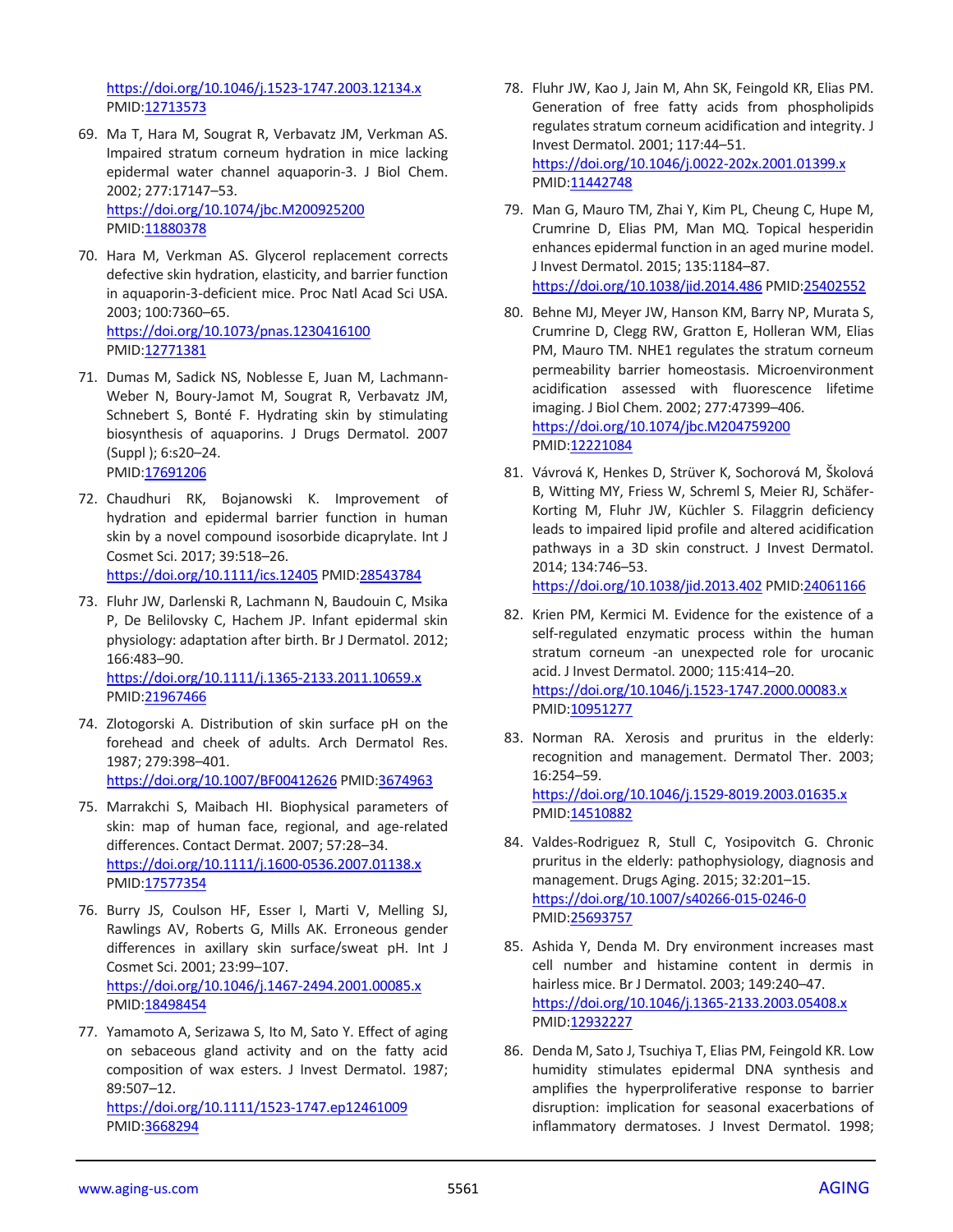111:873–78. <https://doi.org/10.1046/j.1523-1747.1998.00364.x> PMID[:9804352](https://www.ncbi.nlm.nih.gov/pubmed/9804352)

- 87. Hu L, Mauro TM, Dang E, Man G, Zhang J, Lee D, Wang G, Feingold KR, Elias PM, Man MQ. Epidermal Dysfunction Leads to an Age-Associated Increase in Levels of Serum Inflammatory Cytokines. J Invest Dermatol. 2017; 137:1277–85. <https://doi.org/10.1016/j.jid.2017.01.007> PMID[:28115059](https://www.ncbi.nlm.nih.gov/pubmed/28115059)
- 88. Bollu PC, Sahota P. Sleep and Parkinson Disease. Mo Med. 2017; 114:381–86. PMID[:30228640](https://www.ncbi.nlm.nih.gov/pubmed/30228640)
- 89. Hepburn M, Bollu PC, French B, Sahota P. Sleep Medicine: stroke and Sleep. Mo Med. 2018; 115: 527–32. PMID[:30643347](https://www.ncbi.nlm.nih.gov/pubmed/30643347)
- 90. Elias PM. Primary role of barrier dysfunction in the pathogenesis of atopic dermatitis. Exp Dermatol. 2018; 27:847–51. <https://doi.org/10.1111/exd.13693> PMID[:29799646](https://www.ncbi.nlm.nih.gov/pubmed/29799646)
- 91. Proksch E, Brasch J, Sterry W. Integrity of the permeability barrier regulates epidermal Langerhans cell density. Br J Dermatol. 1996; 134:630–38. <https://doi.org/10.1111/j.1365-2133.1996.tb06961.x> PMID[:8733362](https://www.ncbi.nlm.nih.gov/pubmed/8733362)
- 92. Lin TK, Man MQ, Santiago JL, Park K, Roelandt T, Oda Y, Hupe M, Crumrine D, Lee HJ, Gschwandtner M, Thyssen JP, Trullas C, Tschachler E, et al. Topical antihistamines display potent anti-inflammatory activity linked in part to enhanced permeability barrier function. J Invest Dermatol. 2013; 133:469–78. <https://doi.org/10.1038/jid.2012.335> PMID[:23014339](https://www.ncbi.nlm.nih.gov/pubmed/23014339)
- 93. Proksch E, Brasch J. Influence of epidermal permeability barrier disruption and Langerhans' cell density on allergic contact dermatitis. Acta Derm Venereol. 1997; 77:102–04. PMID[:9111817](https://www.ncbi.nlm.nih.gov/pubmed/9111817)
- 94. Katoh N, Hirano S, Kishimoto S, Yasuno H. Acute cutaneous barrier perturbation induces maturation of Langerhans' cells in hairless mice. Acta Derm Venereol. 1997; 77:365–69. PMID[:9298129](https://www.ncbi.nlm.nih.gov/pubmed/9298129)
- 95. Tanei R, Hasegawa Y. Atopic dermatitis in older adults: A viewpoint from geriatric dermatology. Geriatr Gerontol Int. 2016 (Suppl 1); 16:75–86. <https://doi.org/10.1111/ggi.12771> PMID[:27018286](https://www.ncbi.nlm.nih.gov/pubmed/27018286)
- 96. Prakash AV, Davis MD. Contact dermatitis in older adults: a review of the literature. Am J Clin Dermatol. 2010; 11:373–81.

<https://doi.org/10.2165/11319290-000000000-00000> PMI[D:20812765](https://www.ncbi.nlm.nih.gov/pubmed/20812765)

97. Jinnestål CL, Belfrage E, Bäck O, Schmidtchen A, Sonesson A. Skin barrier impairment correlates with cutaneous Staphylococcus aureus colonization and sensitization to skin-associated microbial antigens in adult patients with atopic dermatitis. Int J Dermatol. 2014; 53:27–33.

<https://doi.org/10.1111/ijd.12198> PMID[:23879225](https://www.ncbi.nlm.nih.gov/pubmed/23879225)

- 98. Wanke I, Skabytska Y, Kraft B, Peschel A, Biedermann T, Schittek B. Staphylococcus aureus skin colonization is promoted by barrier disruption and leads to local inflammation. Exp Dermatol. 2013; 22:153–55. <https://doi.org/10.1111/exd.12083> PMID[:23362876](https://www.ncbi.nlm.nih.gov/pubmed/23362876)
- 99. Korting HC, Hübner K, Greiner K, Hamm G, Braun-Falco O. Differences in the skin surface pH and bacterial microflora due to the long-term application of synthetic detergent preparations of pH 5.5 and pH 7.0. Results of a crossover trial in healthy volunteers. Acta Derm Venereol. 1990; 70:429–31. PMI[D:1980979](https://www.ncbi.nlm.nih.gov/pubmed/1980979)
- 100. Rippke F, Berardesca E, Weber TM. pH and Microbial Infections. Curr Probl Dermatol. 2018; 54:87–94. <https://doi.org/10.1159/000489522> PMID[:30130777](https://www.ncbi.nlm.nih.gov/pubmed/30130777)
- 101. Chirife J, Herszage L, Joseph A, Kohn ES. Effect of potassium sorbate and pH on the survival of Staphylococcus aureus in saturated sugar solutions. Rev Argent Microbiol. 1993; 25:80–87. PMI[D:8234735](https://www.ncbi.nlm.nih.gov/pubmed/8234735)
- 102. Giannuzzi L, Contreras E, Zaritzky N. Modeling the aerobic growth and decline of Staphylococcus aureus as affected by pH and potassium sorbate concentration. J Food Prot. 1999; 62:356–62. <https://doi.org/10.4315/0362-028X-62.4.356> PMI[D:10419208](https://www.ncbi.nlm.nih.gov/pubmed/10419208)
- 103. Bernard D, Méhul B, Thomas-Collignon A, Simonetti L, Remy V, Bernard MA, Schmidt R. Analysis of proteins with caseinolytic activity in a human stratum corneum extract revealed a yet unidentified cysteine protease and identified the so-called "stratum corneum thiol protease" as cathepsin l2. J Invest Dermatol. 2003; 120:592–600.

<https://doi.org/10.1046/j.1523-1747.2003.12086.x> PMI[D:12648222](https://www.ncbi.nlm.nih.gov/pubmed/12648222)

104. Sakabe J, Yamamoto M, Hirakawa S, Motoyama A, Ohta I, Tatsuno K, Ito T, Kabashima K, Hibino T, Tokura Y. Kallikrein-related peptidase 5 functions in proteolytic processing of profilaggrin in cultured human keratinocytes. J Biol Chem. 2013; 288: 17179–89.

<https://doi.org/10.1074/jbc.M113.476820> PMI[D:23629652](https://www.ncbi.nlm.nih.gov/pubmed/23629652)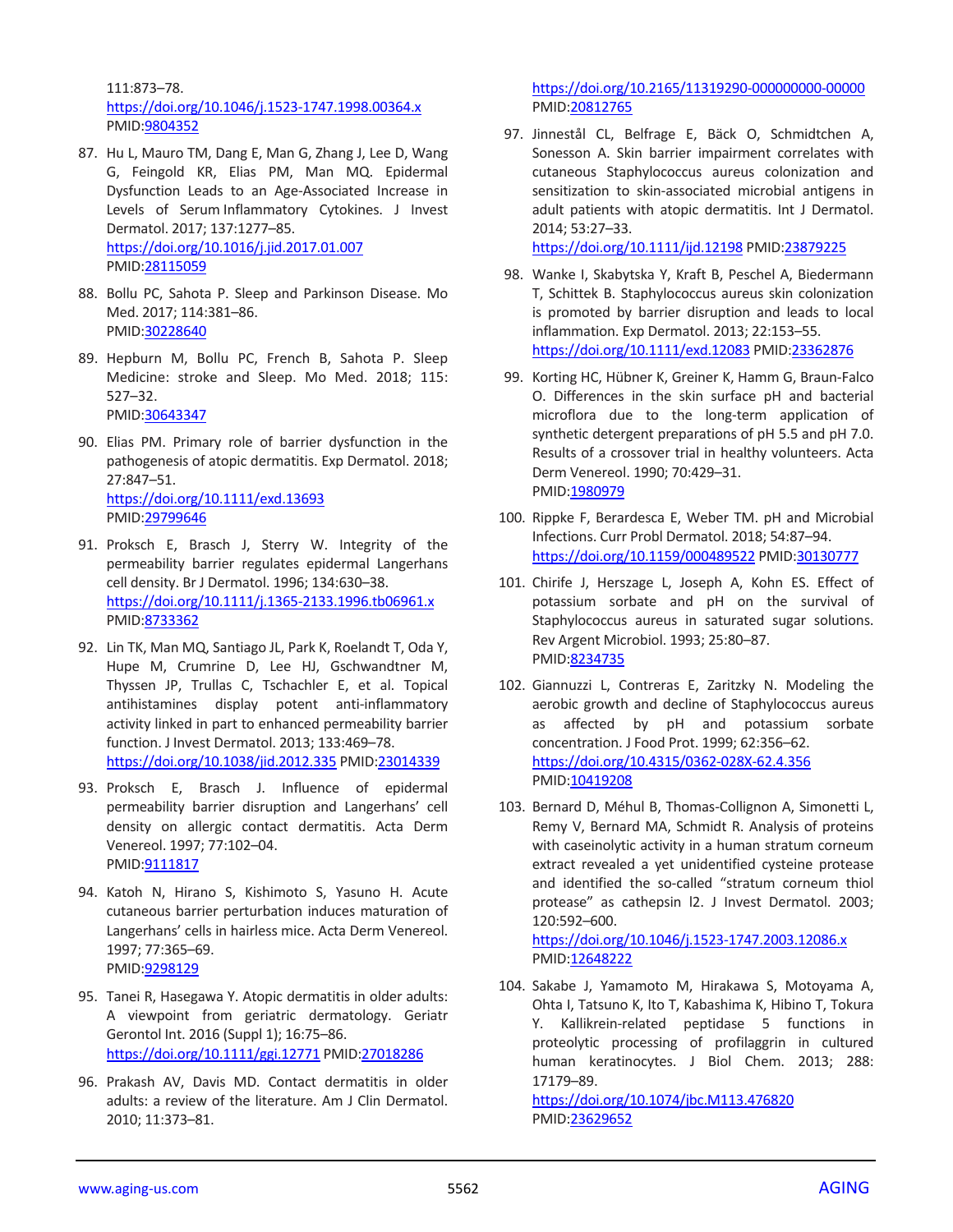- 105. Egelrud T, Brattsand M, Kreutzmann P, Walden M, Vitzithum K, Marx UC, Forssmann WG, Mägert HJ. hK5 and hK7, two serine proteinases abundant in human skin, are inhibited by LEKTI domain 6. Br J Dermatol. 2005; 153:1200–03. <https://doi.org/10.1111/j.1365-2133.2005.06834.x> PMID[:16307658](https://www.ncbi.nlm.nih.gov/pubmed/16307658)
- 106. Voegeli R, Rawlings AV, Breternitz M, Doppler S, Schreier T, Fluhr JW. Increased stratum corneum serine protease activity in acute eczematous atopic skin. Br J Dermatol. 2009; 161:70–77. <https://doi.org/10.1111/j.1365-2133.2009.09142.x> PMID[:19416247](https://www.ncbi.nlm.nih.gov/pubmed/19416247)
- 107. Komatsu N, Saijoh K, Kuk C, Liu AC, Khan S, Shirasaki F, Takehara K, Diamandis EP. Human tissue kallikrein expression in the stratum corneum and serum of atopic dermatitis patients. Exp Dermatol. 2007; 16:513–19. <https://doi.org/10.1111/j.1600-0625.2007.00562.x>

PMID[:17518992](https://www.ncbi.nlm.nih.gov/pubmed/17518992)

- 108. Jang H, Matsuda A, Jung K, Karasawa K, Matsuda K, Oida K, Ishizaka S, Ahn G, Amagai Y, Moon C, Kim SH, Arkwright PD, Takamori K, et al. Skin pH Is the Master Switch of Kallikrein 5-Mediated Skin Barrier Destruction in a Murine Atopic Dermatitis Model. J Invest Dermatol. 2016; 136:127–35. <https://doi.org/10.1038/JID.2015.363> PMID[:26763432](https://www.ncbi.nlm.nih.gov/pubmed/26763432)
- 109. Zhu Y, Underwood J, Macmillan D, Shariff L, O'Shaughnessy R, Harper JI, Pickard C, Friedmann PS, Healy E, Di WL. Persistent kallikrein 5 activation induces atopic dermatitis-like skin architecture independent of PAR2 activity. J Allergy Clin Immunol. 2017; 140:1310–1322.e5. <https://doi.org/10.1016/j.jaci.2017.01.025>

PMID[:28238749](https://www.ncbi.nlm.nih.gov/pubmed/28238749)

110. Stefansson K, Brattsand M, Roosterman D, Kempkes C, Bocheva G, Steinhoff M, Egelrud T. Activation of proteinase-activated receptor-2 by human kallikreinrelated peptidases. J Invest Dermatol. 2008; 128:18– 25.

<https://doi.org/10.1038/sj.jid.5700965> PMID[:17625593](https://www.ncbi.nlm.nih.gov/pubmed/17625593)

- 111. Kalinska M, Meyer-Hoffert U, Kantyka T, Potempa J. Kallikreins - The melting pot of activity and function. Biochimie. 2016; 122:270–82. <https://doi.org/10.1016/j.biochi.2015.09.023> PMID[:26408415](https://www.ncbi.nlm.nih.gov/pubmed/26408415)
- 112. Hansson L, Bäckman A, Ny A, Edlund M, Ekholm E, Ekstrand Hammarström B, Törnell J, Wallbrandt P, Wennbo H, Egelrud T. Epidermal overexpression of stratum corneum chymotryptic enzyme in mice: a model for chronic itchy dermatitis. J Invest Dermatol. 2002; 118:444–49.

<https://doi.org/10.1046/j.0022-202x.2001.01684.x> PMI[D:11874483](https://www.ncbi.nlm.nih.gov/pubmed/11874483)

- 113. Kilic A, Masur C, Reich H, Knie U, Dähnhardt D, Dähnhardt-Pfeiffer S, Abels C. Skin acidification with a water-in-oil emulsion (pH 4) restores disrupted epidermal barrier and improves structure of lipid lamellae in the elderly. J Dermatol. 2019; 46:457–65. <https://doi.org/10.1111/1346-8138.14891> PMI[D:31106905](https://www.ncbi.nlm.nih.gov/pubmed/31106905)
- 114. Angelova-Fischer I, Fischer TW, Abels C, Zillikens D. Accelerated barrier recovery and enhancement of the barrier integrity and properties by topical application of a pH 4 vs. a pH 5·8 water-in-oil emulsion in aged skin. Br J Dermatol. 2018; 179:471–77. <https://doi.org/10.1111/bjd.16591> PMID[:29577247](https://www.ncbi.nlm.nih.gov/pubmed/29577247)
- 115. Lee NR, Lee HJ, Yoon NY, Kim D, Jung M, Choi EH. Application of Topical Acids Improves Atopic Dermatitis in Murine Model by Enhancement of Skin Barrier Functions Regardless of the Origin of Acids. Ann Dermatol. 2016; 28:690–96. <https://doi.org/10.5021/ad.2016.28.6.690> PMI[D:27904267](https://www.ncbi.nlm.nih.gov/pubmed/27904267)
- 116. Lee HJ, Lee NR, Kim BK, Jung M, Kim DH, Moniaga CS, Kabashima K, Choi EH. Acidification of stratum corneum prevents the progression from atopic dermatitis to respiratory allergy. Exp Dermatol. 2017; 26:66–72. <https://doi.org/10.1111/exd.13144> PMID[:27376923](https://www.ncbi.nlm.nih.gov/pubmed/27376923)
- 117. Lee HJ, Yoon NY, Lee NR, Jung M, Kim DH, Choi EH. Topical acidic cream prevents the development of atopic dermatitis- and asthma-like lesions in murine model. Exp Dermatol. 2014; 23:736–41. <https://doi.org/10.1111/exd.12525> PMID[:25078153](https://www.ncbi.nlm.nih.gov/pubmed/25078153)
- 118. Hatano Y, Man MQ, Uchida Y, Crumrine D, Scharschmidt TC, Kim EG, Mauro TM, Feingold KR, Elias PM, Holleran WM. Maintenance of an acidic stratum corneum prevents emergence of murine atopic dermatitis. J Invest Dermatol. 2009; 129:1824–35. <https://doi.org/10.1038/jid.2008.444> PMI[D:19177139](https://www.ncbi.nlm.nih.gov/pubmed/19177139)
- 119. Mao-Qiang M, Brown BE, Wu-Pong S, Feingold KR, Elias PM. Exogenous nonphysiologic vs physiologic lipids. Divergent mechanisms for correction of permeability barrier dysfunction. Arch Dermatol. 1995; 131:809–16. [https://doi.org/10.1001/archderm.1995.01690190063](https://doi.org/10.1001/archderm.1995.01690190063012) [012](https://doi.org/10.1001/archderm.1995.01690190063012) PMID: 7611797
- 120. Grygiel-Górniak B. Peroxisome proliferator-activated receptors and their ligands: nutritional and clinical implications—a review. Nutr J. 2014; 13:17. <https://doi.org/10.1186/1475-2891-13-17> PMI[D:24524207](https://www.ncbi.nlm.nih.gov/pubmed/24524207)
- 121. Man MQ, Choi EH, Schmuth M, Crumrine D, Uchida Y, Elias PM, Holleran WM, Feingold KR. Basis for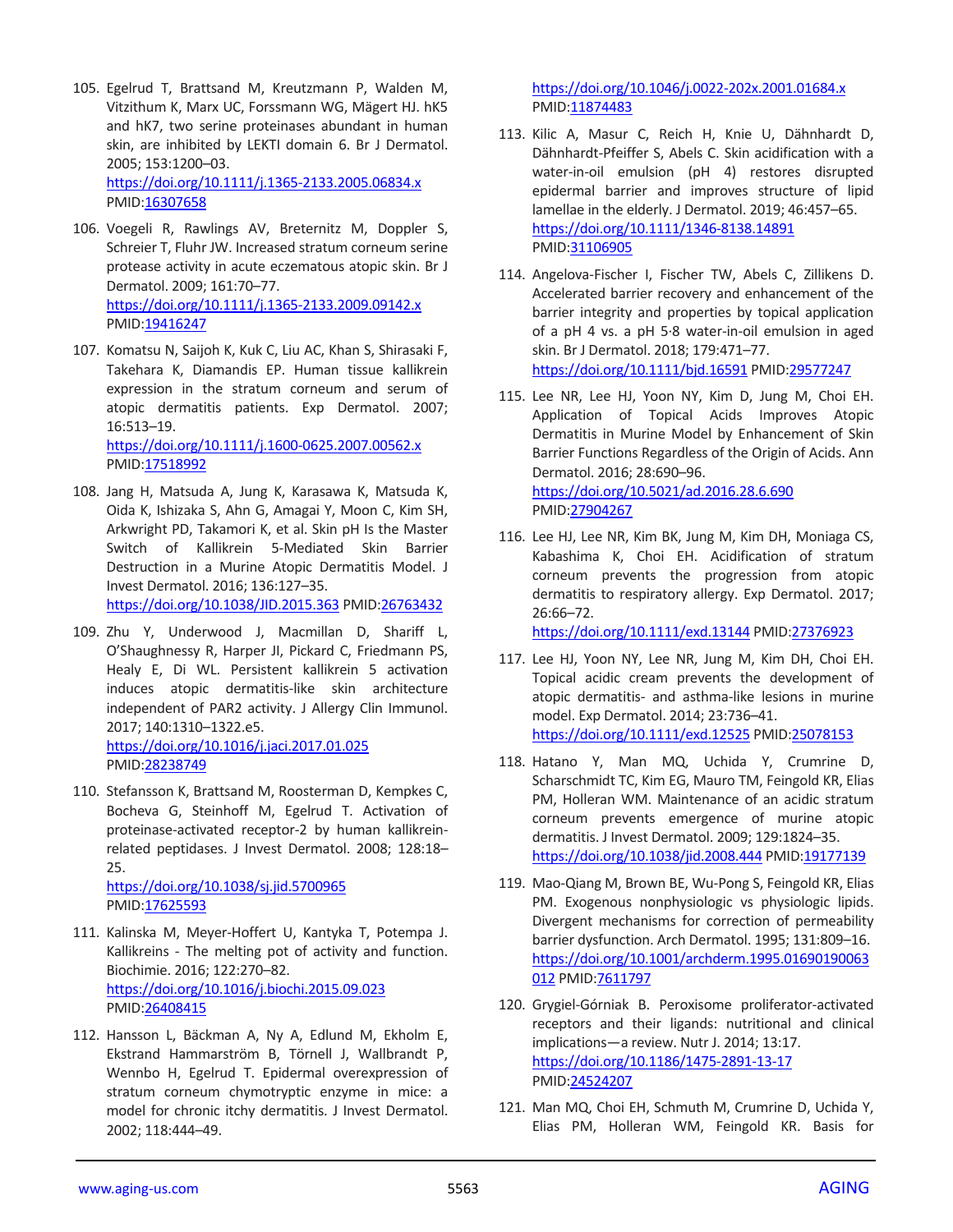improved permeability barrier homeostasis induced by PPAR and LXR activators: liposensors stimulate lipid synthesis, lamellar body secretion, and post-secretory lipid processing. J Invest Dermatol. 2006; 126:386–92. <https://doi.org/10.1038/sj.jid.5700046> PMID[:16374473](https://www.ncbi.nlm.nih.gov/pubmed/16374473)

- 122. Sheu MY, Fowler AJ, Kao J, Schmuth M, Schoonjans K, Auwerx J, Fluhr JW, Man MQ, Elias PM, Feingold KR. Topical peroxisome proliferator activated receptoralpha activators reduce inflammation in irritant and allergic contact dermatitis models. J Invest Dermatol. 2002; 118:94–101. <https://doi.org/10.1046/j.0022-202x.2001.01626.x> PMID: 11851881
- 123. Hatano Y, Man MQ, Uchida Y, Crumrine D, Mauro TM, Feingold KR, Elias PM, Holleran WM. Murine atopic dermatitis responds to peroxisome proliferatoractivated receptors alpha and beta/delta (but not gamma) and liver X receptor activators. J Allergy Clin Immunol. 2010; 125:160–9.e1–5. <https://doi.org/10.1016/j.jaci.2009.06.049> PMID:[19818482](https://www.ncbi.nlm.nih.gov/pubmed/19818482)
- 124. Haratake A, Ikenaga K, Katoh N, Uchiwa H, Hirano S, Yasuno H. Topical mevalonic acid stimulates de novo cholesterol synthesis and epidermal permeability barrier homeostasis in aged mice. J Invest Dermatol. 2000; 114:247–52. <https://doi.org/10.1046/j.1523-1747.2000.00875.x> PMID[:10651982](https://www.ncbi.nlm.nih.gov/pubmed/10651982)
- 125. Cosgrove MC, Franco OH, Granger SP, Murray PG, Mayes AE. Dietary nutrient intakes and skin-aging appearance among middle-aged American women. Am J Clin Nutr. 2007; 86:1225–31. <https://doi.org/10.1093/ajcn/86.4.1225> PMID[:17921406](https://www.ncbi.nlm.nih.gov/pubmed/17921406)
- 126. Guillou S, Ghabri S, Jannot C, Gaillard E, Lamour I, Boisnic S. The moisturizing effect of a wheat extract food supplement on women's skin: a randomized, double-blind placebo-controlled trial. Int J Cosmet Sci. 2011; 33:138–43. <https://doi.org/10.1111/j.1468-2494.2010.00600.x> PMID[:20646083](https://www.ncbi.nlm.nih.gov/pubmed/20646083)
- 127. Boisnic S, Keophiphath M, Serandour AL, Branchet MC, Le Breton S, Lamour I, Gaillard E. Polar lipids from wheat extract oil improve skin damages induced by aging: evidence from a randomized, placebo-controlled clinical trial in women and an ex vivo study on human skin explant. J Cosmet Dermatol. 2019; 18:2027–36. <https://doi.org/10.1111/jocd.12967> PMID[:31033133](https://www.ncbi.nlm.nih.gov/pubmed/31033133)
- 128. Puch F, Samson-Villeger S, Guyonnet D, Blachon JL, Rawlings AV, Lassel T. Consumption of functional fermented milk containing borage oil, green tea and

vitamin E enhances skin barrier function. Exp Dermatol. 2008; 17:668–74. <https://doi.org/10.1111/j.1600-0625.2007.00688.x> PMI[D:18318715](https://www.ncbi.nlm.nih.gov/pubmed/18318715)

- 129. De Spirt S, Stahl W, Tronnier H, Sies H, Bejot M, Maurette JM, Heinrich U. Intervention with flaxseed and borage oil supplements modulates skin condition in women. Br J Nutr. 2009; 101:440–45. <https://doi.org/10.1017/S0007114508020321> PMI[D:18761778](https://www.ncbi.nlm.nih.gov/pubmed/18761778)
- 130. Chen Y, Yokozeki H, Katagiri K. Physiological and functional changes in the stratum corneum restored by oestrogen in an ovariectomized mice model of climacterium. Exp Dermatol. 2017; 26:394–401. <https://doi.org/10.1111/exd.13214> PMID[:27672722](https://www.ncbi.nlm.nih.gov/pubmed/27672722)
- 131. Thornton MJ. Estrogens and aging skin. Dermatoendocrinol. 2013; 5:264–70. <https://doi.org/10.4161/derm.23872> PMID[:24194966](https://www.ncbi.nlm.nih.gov/pubmed/24194966)
- 132. Agero AL, Verallo-Rowell VM. A randomized doubleblind controlled trial comparing extra virgin coconut oil with mineral oil as a moisturizer for mild to moderate xerosis. Dermatitis. 2004; 15:109–16. <https://doi.org/10.2310/6620.2004.04006> PMI[D:15724344](https://www.ncbi.nlm.nih.gov/pubmed/15724344)
- 133. Danby SG, AlEnezi T, Sultan A, Lavender T, Chittock J, Brown K, Cork MJ. Effect of olive and sunflower seed oil on the adult skin barrier: implications for neonatal skin care. Pediatr Dermatol. 2013; 30:42–50. <https://doi.org/10.1111/j.1525-1470.2012.01865.x> PMI[D:22995032](https://www.ncbi.nlm.nih.gov/pubmed/22995032)
- 134. Vaughn AR, Clark AK, Sivamani RK, Shi VY. Natural Oils for Skin-Barrier Repair: Ancient Compounds Now Backed by Modern Science. Am J Clin Dermatol. 2018; 19:103–17.

<https://doi.org/10.1007/s40257-017-0301-1> PMI[D:28707186](https://www.ncbi.nlm.nih.gov/pubmed/28707186)

- 135. Lin TK, Zhong L, Santiago JL. Anti-Inflammatory and Skin Barrier Repair Effects of Topical Application of Some Plant Oils. Int J Mol Sci. 2017; 19:E70. <https://doi.org/10.3390/ijms19010070> PMI[D:29280987](https://www.ncbi.nlm.nih.gov/pubmed/29280987)
- 136. Fluhr JW, Gloor M, Lehmann L, Lazzerini S, Distante F, Berardesca E. Glycerol accelerates recovery of barrier function in vivo. Acta Derm Venereol. 1999; 79:418– 21.

<https://doi.org/10.1080/000155599750009825> PMI[D:10598752](https://www.ncbi.nlm.nih.gov/pubmed/10598752)

137. Kottner J, Kanti V, Dobos G, Hahnel E, Lichterfeld-Kottner A, Richter C, Hillmann K, Vogt A, Blume-Peytavi U. The effectiveness of using a bath oil to reduce signs of dry skin: A randomized controlled pragmatic study. Int J Nurs Stud. 2017; 65:17–24.